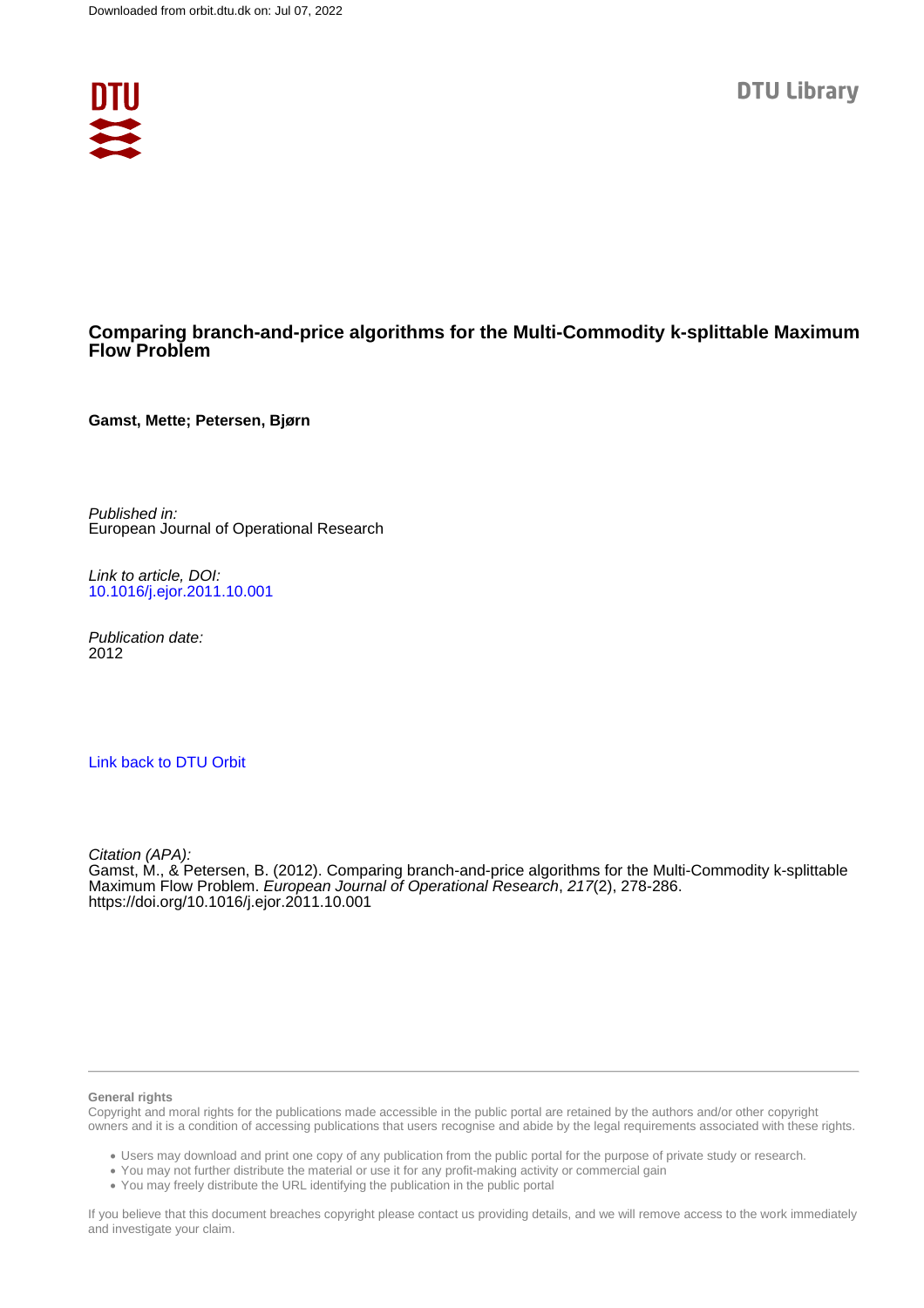# Comparing bran
h-and-pri
e algorithms for The Multi-Commodity k-splittable Maximum Flow Problem

M. Gamst<sup>\*</sup> and B. Petersen<sup> $\diamond$ </sup>

DTU Management Engineering, Produktionstorvet 426, DK-2800 Kgs. Lyngby, Denmark  $\star$  gamst@man.dtu.dk,  $\circ$  bjop@man.dtu.dk

## **Abstract**

The Multi-Commodity k-splittable Maximum Flow Problem onsists in routing as music throw and possible through a componential music such a music control control of the such an  $m$  most  $k$  paths and the capacities are satisfied. The problem appears in telecommunications, spe
i
ally when onsidering Multi-Proto
ol Label Swit
hing. The problem has previously been solved to optimality through bran
h-and-pri
e. In this paper we propose two exa
t solution methods both based on an alternative de
omposition. The two methods dier in their bran
hing strategy. The rst method, whi
h bran
hes on forbidden edge sequen
es, shows some performan
e di
ulty due to large sear
h trees. The se
ond method, whi
h bran
hes on forbidden and for
ed edge sequen
es, demonstrates mu
h better performan
e. The latter also outperforms <sup>a</sup> leading exa
t solution method from the literature. Furthermore, a monetar algorithm is presented. The heuristic solution is fast and present good solution

Keywords: Branch and bound; Combinatorial optimization; Multi-commodity flow; kspeerwood; <del>Dantzig-Wolfe deur Wolfe deur die deur de</del>ur versie

### $\mathbf{1}$ **Introduction**

The Multi-Commodity k-splittable Maximum Flow Problem (MCkMFP) consists in maximizing the amount of routed flow through a capacitated network such that each commodity uses at most  $k$  paths and the capacities are satisfied. The MC $k$ MFP appears in telecommunications, specifically when considering *Multi-Protocol Label Switching* (MPLS). In MPLS, several data pa
kets are gathered under a single label in order to limit the size of the routing tables and to increase the quality of data transmission. Also, encapsulating packets of different network proto
ols and only onsidering the labels eliminates the need for the network to support several data link layer te
hnologies. The ost of sending data in
reases with the number of Label Switch Paths (LSP). By limiting the number of used labels (i.e. paths) the total cost can be redu
ed. However, we must still ensure that all or as mu
h data as possible is transmitted. This corresponds to the MCkMFP; given an upper bound on the number of paths to use, we try to maximize the total throughput in the network. See Evans and Filsfils [7] for more details on the MPLS.

When  $k = 1$  the MCkMFP collapses to the Multi-Commodity unsplittable Maximum Flow Problem for which specialized algorithms exists, see e.g. Alvelos and de Carvalho [1], Barnhart et al. [3] and Kleinberg [9]. We thus assume that  $k > 1$ .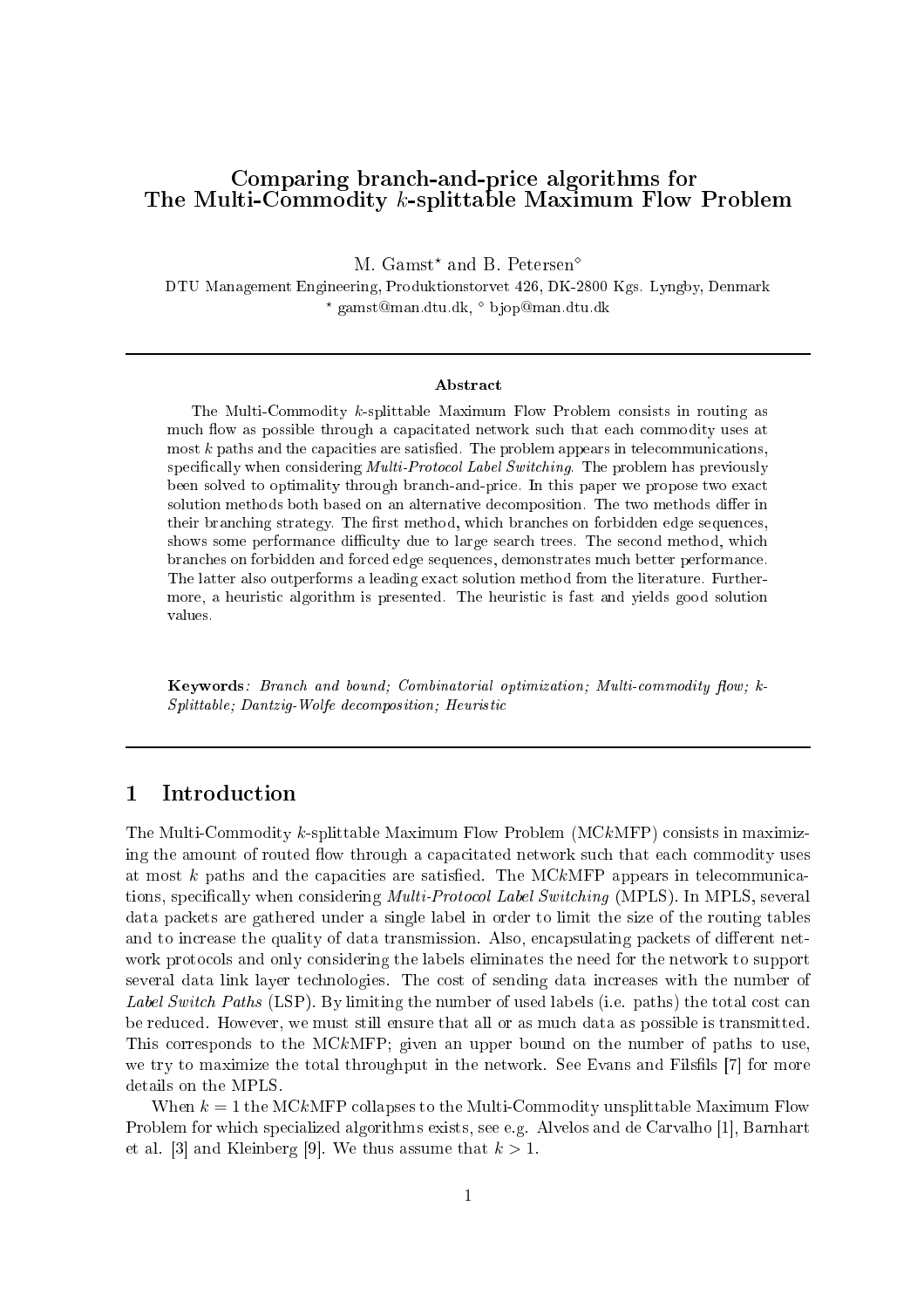The Multi-Commodity k-splittable Flow Problem (MCkFP) was presented by Baier et al. [2], who solved the Maximum Budget-Constrained Single- and Multi-Commodity  $k$ -splittable Flow Problems using approximation algorithms. The authors proved that the Maximum Single-Commodity k-splittable Flow Problem is  $\mathcal{NP}$ -hard in the strong sense for directed graphs. Finally, they noted that for  $k \geq |E|$ , a k-splittable  $(s, t)$  flow problem degenerates to an ordinary  $(s, t)$  flow problem.

Koch et al. [11] proved that the MCkMFP is  $\mathcal{NP}$ -hard in the strong sense for directed as well as undirected graphs, and showed that when  $P \neq \mathcal{NP}$ , the best possible approximation factor is  $\frac{5}{6}$ . Koch et al. [10] considered the MCkMFP as a two-stage problem, where the first stage consists of the decision on the  $k$  paths (routing) and the second of the amount of flow on the paths (packing). If  $k$  is a constant then it suffices to consider a polynomial number of packing alternatives, which can be constructed in polynomial time. If  $k$  is part of the input they proposed an approximation algorithm having approximation factor  $(1 - \epsilon)$ ,  $\epsilon > 0$ .

Martens and Skutella [14] considered a variant of the  $MCKFP$  with extra constraints on the amount of flow on paths and where the objective was to minimize the network congestion They showed that when reducing the problem to an unsplittable flow problem, only a constant factor is lost in the performance ratio.

Kolliopoulos [12] considered the single-source Minimum Cost 2-splittable flow problem with budget constraints and with the assumption that the minimum edge capacity is larger than the maximum ommodity demand. The author presented an approximation algorithm with factor  $(2, 1)$ . This result was generalized to the k-splittable problem by Salazar and Skutella [15] with a resulting approximation factor of  $(1 + \frac{1}{k} + \frac{1}{2k-1}, 1)$ .

Caramia and Sgalambro [5] proposed a heuristic for the Maximum Concurrent  $k$ -splittable Flow Problem, where commodities are first routed using an augmenting path algorithm and then a local search routine re-routes part of the paths. The solution quality of the heuristic was shown to increase with the size of  $k$ .

Truffot and Duhamel  $[16]$  used branch-and-price to solve the Single-Commodity k-splittable Maximum Flow Problem (SCkMFP). A 3-index edge-path model and a corresponding branchand-price algorithm were presented. The pricing problem for the column generation is a shortest path problem solvable in polynomial time. Furthermore, Truffot et al. [17] applied their 3-index bran
h-and-pri
e algorithm to the MCkMFP.

Truffot et al.  $[18]$  also considered a non-linear variant of the MCkFP with end-to-end delay bounds on ea
h path and quality of servi
e (QoS) requirements. The problem was solved using bran
h-and-pri
e. The results showed that QoS requirements and CPU time are orrelated and that minimizing the delay on edges improves the solution value and de
reases the omputation time.

Gamst et al.  $[8]$  used branch-and-price to solve the Minimum Cost Multi-Commodity  $k$ splittable Flow Problem (MCMCkFP). They applied the algorithm of Truffot et al.  $[17]$  to the MCMCkFP and proposed <sup>a</sup> new bran
h-and-pri
e algorithm based on <sup>a</sup> 2-index model. The latter showed very good performan
e and outperformed the existing bran
h-and-pri
e algorithm.

A different exact solution approach from the literature consists of solving an edge-based formulation of the Maximum Concurrent k-splittable Flow Problem in a branch-and-bound scheme, see Caramia and Sgalambro [4]. Branching fixes usage of edges and bounding consists of solving the LP-relaxed edge-based formulation with bran
hing onstraints on used edges. The approach outperformed standard MIP-solvers, but suffered from large branch-and-bound trees.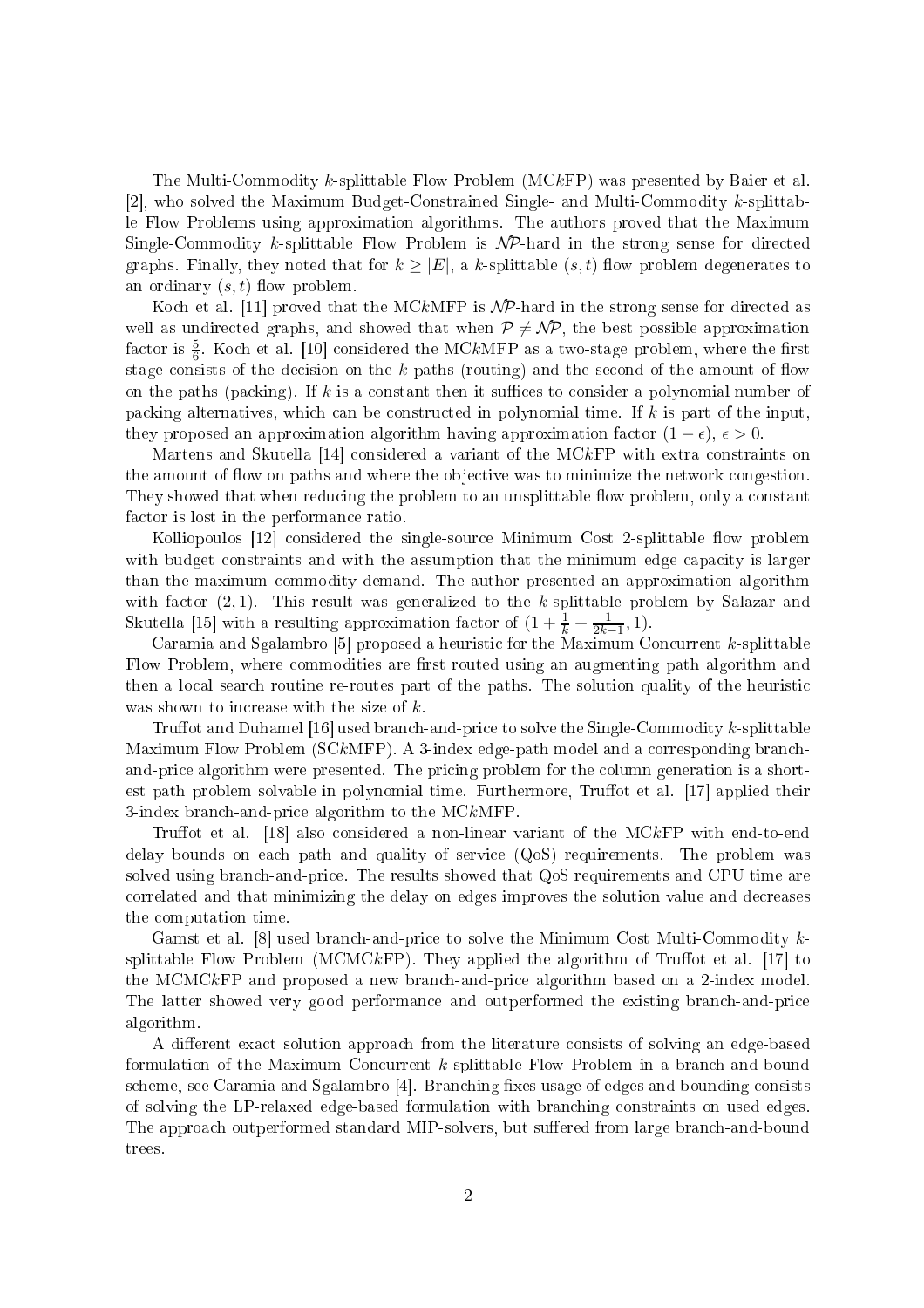The MCkMFP can be represented by a directed graph  $G = (V, E, L)$ , where V is the set of vertices and E the set of edges. A positive capacity  $u_e$  is associated with every edge  $e \in E$ . The set of commodities is denoted L and each commodity  $l \in L$  has a source  $s_l \in E$  and a destination  $t_l \in E$ . The maximal number of routes each commodity may use is denoted k.

In this paper three exact solution methods for the MCkMFP are presented and compared. The 3-index branch-and-price algorithm (3BP) by Truffot et al. [17] is extended with a heuristic proposed by Gamst et al. [8] to reach feasible solutions faster. The extended 3BP is ompared to two algorithms based on a 2-index bran
h-and-pri
e formulation applied to the MCkMFP by Gamst et al.  $[8]$ . The two algorithms for the MCkMFP differ in their branching schemes. The first algorithm (2BP) uses a branching strategy from the literature where certain subpaths are forbidden, and the second algorithm  $(2BP+B)$  uses a new branching strategy where the use of certain paths is either forced or forbidden and where branch cuts are added to the master problem.

The main ontribution of this paper is to apply the 2BP algorithm to the MCkMFP and especially to introduce the new branching scheme and the branch cuts of the  $2BP+B$ algorithm. Furthermore, a heuristic use of the 2BP and 2BP+B algorithms is presented.

The paper is organized as follows. In Section 2 we summarize and extend methods from the literature. The 3BP algorithm is extended with a heuristic in Section 2.1 and the 2BP algorithm is presented in Section 2.2. Then in Section 3 the new algorithm  $2BP+B$  is proposed. This is followed by Se
tion 4, whi
h transforms the exa
t methods into heuristi
s. All algorithms are compared in Section 5. Section 6 gives final conclusions. Note that throughout this paper, we refer to a "restricted master problem" simply as a "master problem".

### 2Bran
h-and-pri
e algorithms from the literature

In this section we briefly introduce two exact algorithms for the MCkMFP from the literature. First the 3-index branch-and-price algorithm  $(3BP)$  by Truffot et al. [17] is presented. The 3BP motivates the need for the 2-index bran
h-and-pri
e algorithm (2BP), whi
h was originally applied to the MCMCkFP.

#### 2.1The 3-index bran
h-and-pri
e algorithm (3BP)

Truffot et al. [17] solved the MCkMFP by applying Dantzig-Wolfe decomposition [6], such that the pricing problem generates paths for each commodity and the master problem merges the paths into an overall solution. We denote their bran
h-and-pri
e algorithm 3BP.

Let L be the set of commodities and  $h \in \{1, \ldots, k\}$  be a path index indicating the first, second, ..., kth path used by a commodity. A generated path  $p$  for commodity l travels from  $s_l$  to  $t_l$ , has capacity  $u_p = \min_{e \in p} u_e$ , and is kept in the set  $P^l$ . In the master problem, the variable  $x_p^{hl} \geq 0$  denotes the amount of flow on path  $p$  for the  $h$ th path of commodity  $l$  and the binary variable  $y_p^{hl}$  denotes whether or not path  $p$  is used as the  $h$ th path for commodity l. Furthermore, if  $\delta_e^{p^e} = 1$  then path p travels on edge e, otherwise  $\delta_e^p = 0$ . The 3BP master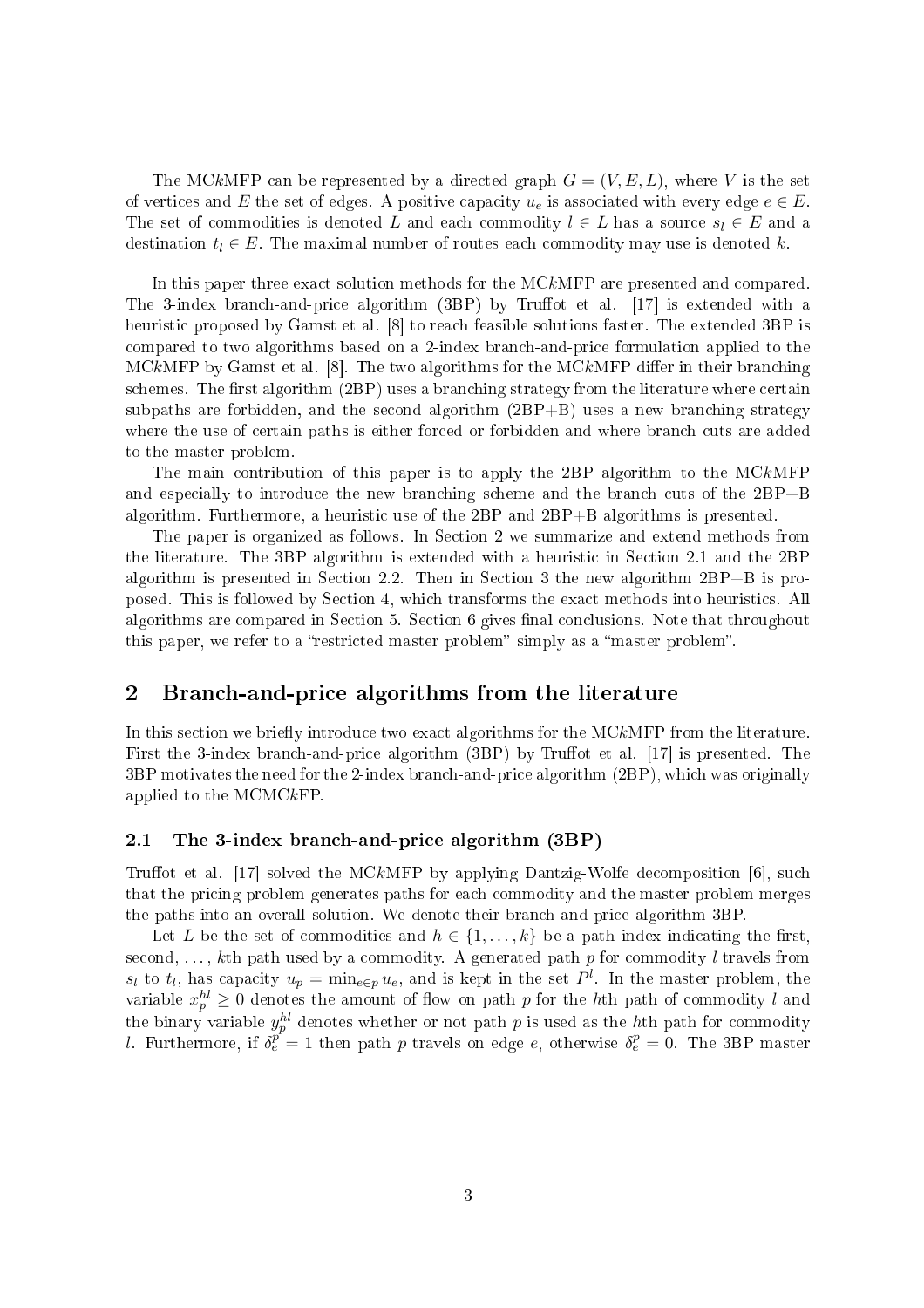problem is:

$$
\max \qquad \sum_{l \in L} \sum_{h=1}^{k} \sum_{p \in P^l} x_p^{hl}
$$
\n
$$
\text{s.t.} \quad \sum_{l \in L} \sum_{h=1}^{k} \sum_{p \in P^l} \delta_e^p x_p^{hl} \le u_e \quad \forall e \in E
$$
\n
$$
(1)
$$

$$
x_p^{hl} - u_p y_p^{hl} \le 0 \qquad \forall l \in L, h \in \{1, \dots, k\}, \forall p \in P^l
$$

$$
\sum u_n^{hl} < 1 \qquad \forall l \in L, h \in \{1, \dots, k\} \tag{3}
$$

$$
y_p^{hl} \le 1 \qquad \forall l \in L, h \in \{1, \dots, k\}
$$
 (3)

$$
x_p^{hl} \ge 0 \qquad \forall l \in L, h \in \{1, ..., k\}, \forall p \in P^l
$$
  

$$
y_p^{hl} \in \{0, 1\} \qquad \forall l \in L, h \in \{1, ..., k\}, \forall p \in P^l
$$

The objective function maximizes the total amount of routed flow. Constraints (1) ensure that edge capacities are satisfied. Constraints (2) force the decision variable  $y_p^{hl}$  to be set to one if<br>there is flow on the corresponding path  $x_p^{hl}$ . Constraints (3) ensure that at most one path is used as the hth path of a commodity l. The path index  $h \in \{1, \ldots, k\}$  causes symmetry in the solution spa
e, hen
e a symmetry-breaking onstraint is added to the formulation:

 $p \in P^l$ 

$$
\sum_{p \in P^l} x_p^{h+1,l} - \sum_{p \in P^l} x_p^{hl} \le 0 \quad \forall h \in \{1, \dots, k-1\}, \forall l \in L
$$
 (4)

The constraint forces the order of selected paths to be such that the corresponding amount of path flow is non-increasing. This eliminates many identical solutions, but does not prevent relaxed and then the model is simplified by substituting  $x_p^{hl}/u_p$  for  $y_p^{hl}$ , which is feasible<br>according to constraints (2) and (3) and to the fact that  $u_p > 0$ . Constraints (2) and the bounds on the  $y_p^{hl}$  variables are removed from the formulation and constraints  $\left( 3\right)$  are rewritten as:

$$
\sum_{p \in P^l} \frac{x_p^{hl}}{u_p} \le 1 \quad \forall l \in L, h \in \{1, \dots, k\}
$$
\n
$$
(5)
$$

Let  $\pi \geq 0$  be the dual variables of constraints  $(1), \lambda \geq 0$  the dual variables of constraints (5), and  $\omega \ge 0$  the dual variables of constraints (4). Furthermore, let  $\bar{\omega}^{hl} = -\omega^{hl}, h = 1, \bar{\omega}^{hl} = 1$  $-\omega^{hl} + \omega^{(h-1)l}, h = 2, \ldots, k-1$ , and  $\bar{\omega}^{hl} = \omega^{(h-1)l}, h = k$ . The reduced cost of a path  $p \in P^l$ with path index  $h \in \{1, \ldots, k\}$  for a commodity  $l \in L$  is:

$$
c_p^{hl} = 1 - \sum_{e \in E} \delta_e^p \pi_e - \frac{\lambda^{hl}}{u_p} - \bar{\omega}^{hl} \ge 0
$$

The pricing problems generate columns for each commodity  $l$  and path index  $h$  with positive reduced cost, i.e., where the following holds true:

$$
\sum_{e \in E} \delta_e^p \pi_e < 1 - \frac{\lambda^{hl}}{u_p} - \bar{\omega}^{hl}
$$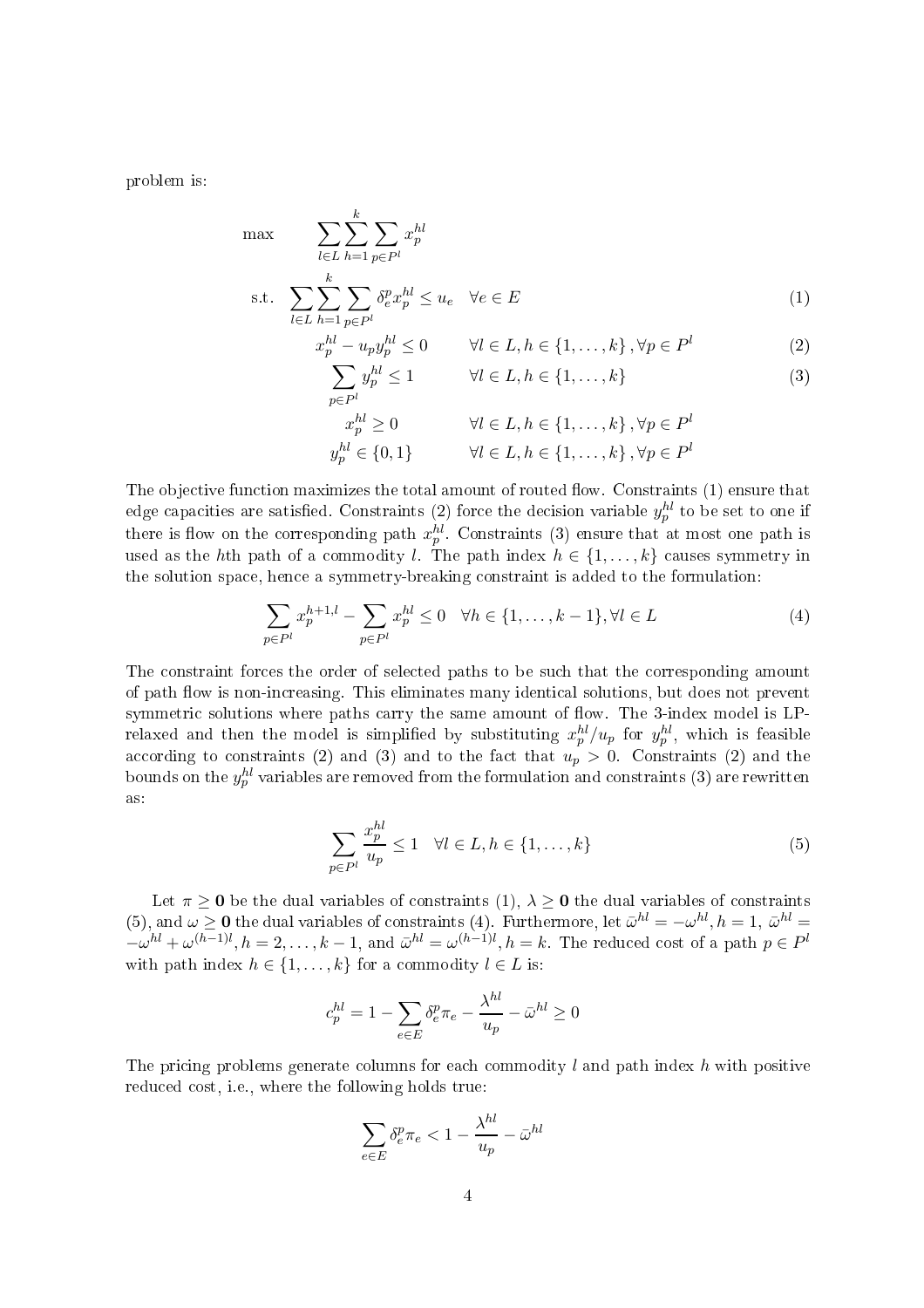The dual variables  $\bar{\omega}^{hl}$  and  $\lambda^{hl}$  are thus constants, while the path capacity  $u_p$  is not known until the path has been generated. The pricing problem fixes the value of  $u_p$ , and then tries to generate a column with positive reduced cost for commodity  $l$  by solving a shortest path problem from  $s_l$  to  $t_l$  with edge weights  $\pi_e, \forall e \in E : u_e \geq u_p$ . The path capacity  $u_p$  can be fixed to at most |E| different values (one for each different  $u_e : e \in E$ ), hence the pricing problem can be solved in polynomial time by considering at most  $|E|$  shortest path problems. The algorithm for solving the pricing problem is illustrated in Algorithm 1, where  $u_p$  is given by cap.

|  |  |  | Algorithm 1 Algorithm for solving the pricing problem. |  |  |  |  |  |
|--|--|--|--------------------------------------------------------|--|--|--|--|--|
|--|--|--|--------------------------------------------------------|--|--|--|--|--|

|    | 1: $CAP \leftarrow$ a list consisting of edge capacities, $u_e$ , sorted in increasing order and without |
|----|----------------------------------------------------------------------------------------------------------|
|    | duplicates                                                                                               |
|    | 2: for (each $cap \in CAP$ ) do                                                                          |
|    | 3. $E' \leftarrow E \setminus \{e : u_e < cap\}$                                                         |
| 4: | Solve shortest path problem from $s_l$ to $t_l$ on edges $e \in E'$ with edge weights $\pi_e$            |
| 5. | Save path, if its reduced cost is positive                                                               |
|    | $6.$ end for                                                                                             |
|    |                                                                                                          |

Gamst et al.  $[8]$  applied the 3BP algorithm to the MCMCkFP and improved the 3BP algorithm by in
luding a heuristi
, whi
h merges ertain fra
tional olumns su
h that a feasible solution was possibly reached. Specifically, one of the following two situations may occur.

- 1. For a commodity, several identical paths are used but with different values of  $h$ . In this ase, the heuristi merges the paths into one single path.
- 2. More than one path is used for a single value of h for a commodity. Here, the heuristic assigns a unique value of  $h$  to each path, if possible.

The heuristic improved the 3BP algorithm by reducing the size of the branch-and-bound tree for solved instances and by improving the bounds of unsolved instances  $[8]$ .

The heuristic is included just before branching, i.e., whenever a fractional lower bound is found in a branch-and-bound node. This gives us the final 3BP algorithm.

### 2.2The 2-index bran
h-and-pri
e algorithm (2BP)

The MCkMFP is Dantzig-Wolfe de
omposed su
h that the variables of the resulting master problem do not contain the h-index. This decomposition gives a pricing problem, which generates a path for ea
h ommodity, and a master problem, whi
h merges the paths into an overall feasible solution.

Recall the notation introduced for the 3BP algorithm. Furthermore, let  $x_p^l \geq 0$  denote the amount of flow on path  $p$  for commodity  $l$  and let  $y_p^l \in \{0,1\}$  denote whether or not path  $p$  is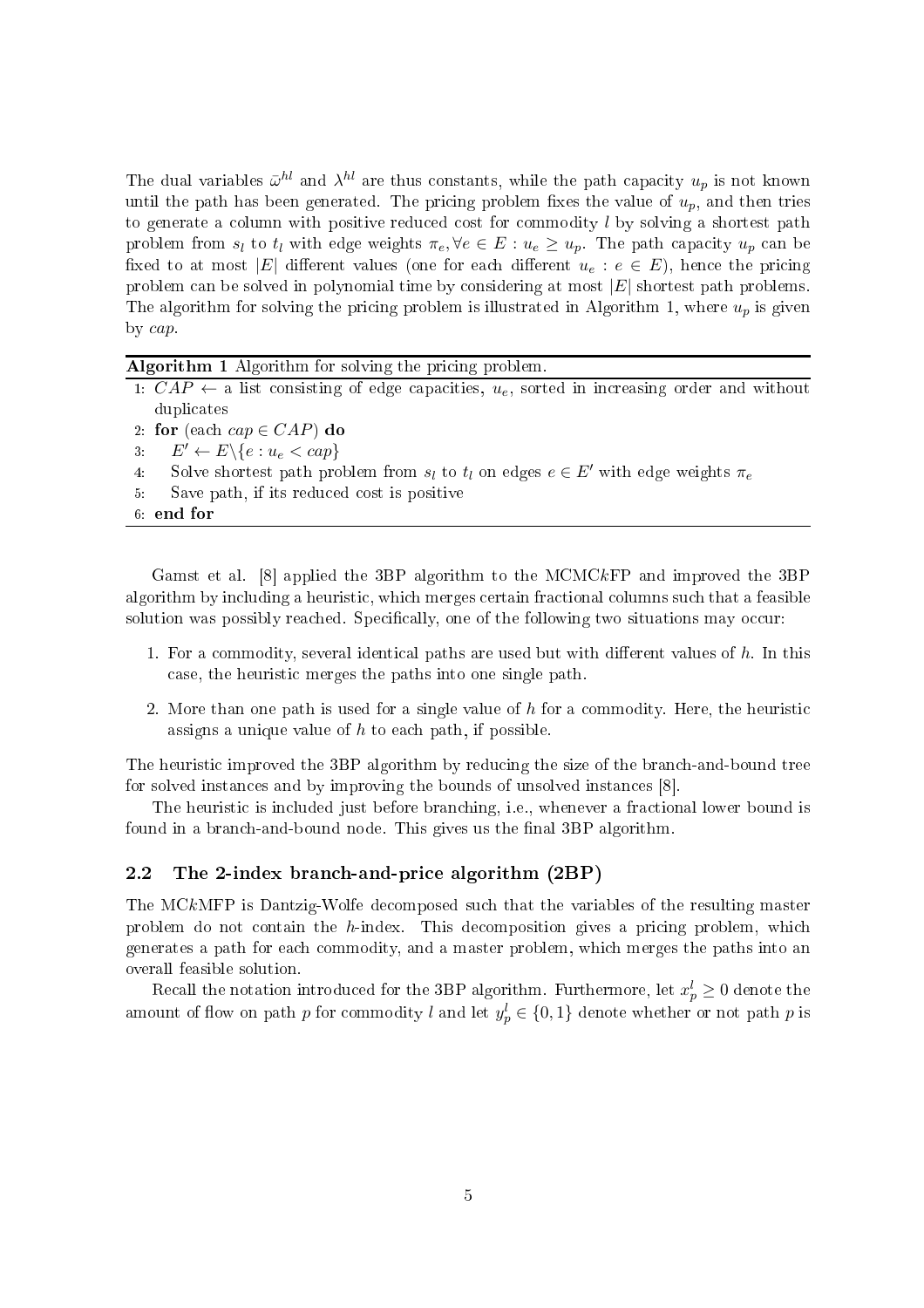used by commodity  $l$ . The master problem is:

$$
\max \qquad \sum_{l \in L} \sum_{p \in P^l} x_p^l \tag{6}
$$

$$
\text{s.t.} \quad \sum_{l \in L} \sum_{p \in P^l} \delta_e^p x_p^l \le u_e \quad \forall e \in E \tag{7}
$$

$$
x_p^l - u_p y_p^l \le 0 \qquad \forall l \in L, \forall p \in P^l \tag{8}
$$

$$
\sum_{p \in P^l} y_p^l \le k \qquad \forall l \in L \tag{9}
$$

$$
x_p^l \ge 0 \qquad \forall l \in L, \forall p \in P^l
$$

$$
y_p^l \in \{0, 1\} \qquad \forall l \in L, \forall p \in P^l
$$

The objective function maximizes the total amount of routed flow. Constraints (7) ensure edge capacities are never violated and constraints (8) force the decision variables to take on value 1, whenever the amount of flow on the corresponding path is positive. Constraints  $(9)$ limit the number of paths for commodity  $l$  to at most  $k$ .

The binary variables  $y_p^l$  are LP-relaxed and  $y_p^l$  is replaced by  $x_p^l/u_p$ , which is feasible according to constraints (8) and (9). Constraints (8) and the bounds on  $y_p^l$  are redundant and thus removed from the formulation. Furthermore, onstraints (9) are reformulated to:

$$
\sum_{p \in P^l} \frac{x_p^l}{u_p} \le k \quad \forall l \in L \tag{10}
$$

Let  $\pi \geq 0$  and  $\lambda \geq 0$  be the dual variables for constraints for (7) and (10). The reduced cost of a path  $p \in P^l$  for a commodity  $l \in L$  is:

$$
c_p^l = 1 - \sum_{e \in E} \delta_e^p \pi_e - \frac{\lambda^l}{u_p}, \quad \forall l \in L, \ \forall p \in P^l \tag{11}
$$

Only paths with positive reduced cost will be considered, i.e., we seek to generate paths for ea
h ommodity l where

$$
\sum_{e \in E} \delta_e^p \pi_e < 1 - \frac{\lambda^l}{u_p}, \quad \forall l \in L, \ \forall p \in P^l
$$

The dual variable  $\lambda^l$  is considered a constant, while the path capacity  $u_p$  is not known until the path has been generated. The pricing problem is solved using Algorithm 1, which runs in polynomial time.

## Branching scheme – forbidding edge sequences

The branching scheme forbids edge sequences. Let the divergence vertex for a commodity be defined as the first vertex where at most one incoming edge is visited and several outgoing edges are visited by the ommodity. If the number of paths emanating from the divergen
e vertex for some commodity  $l$  is greater than  $k$  then branching can be applied.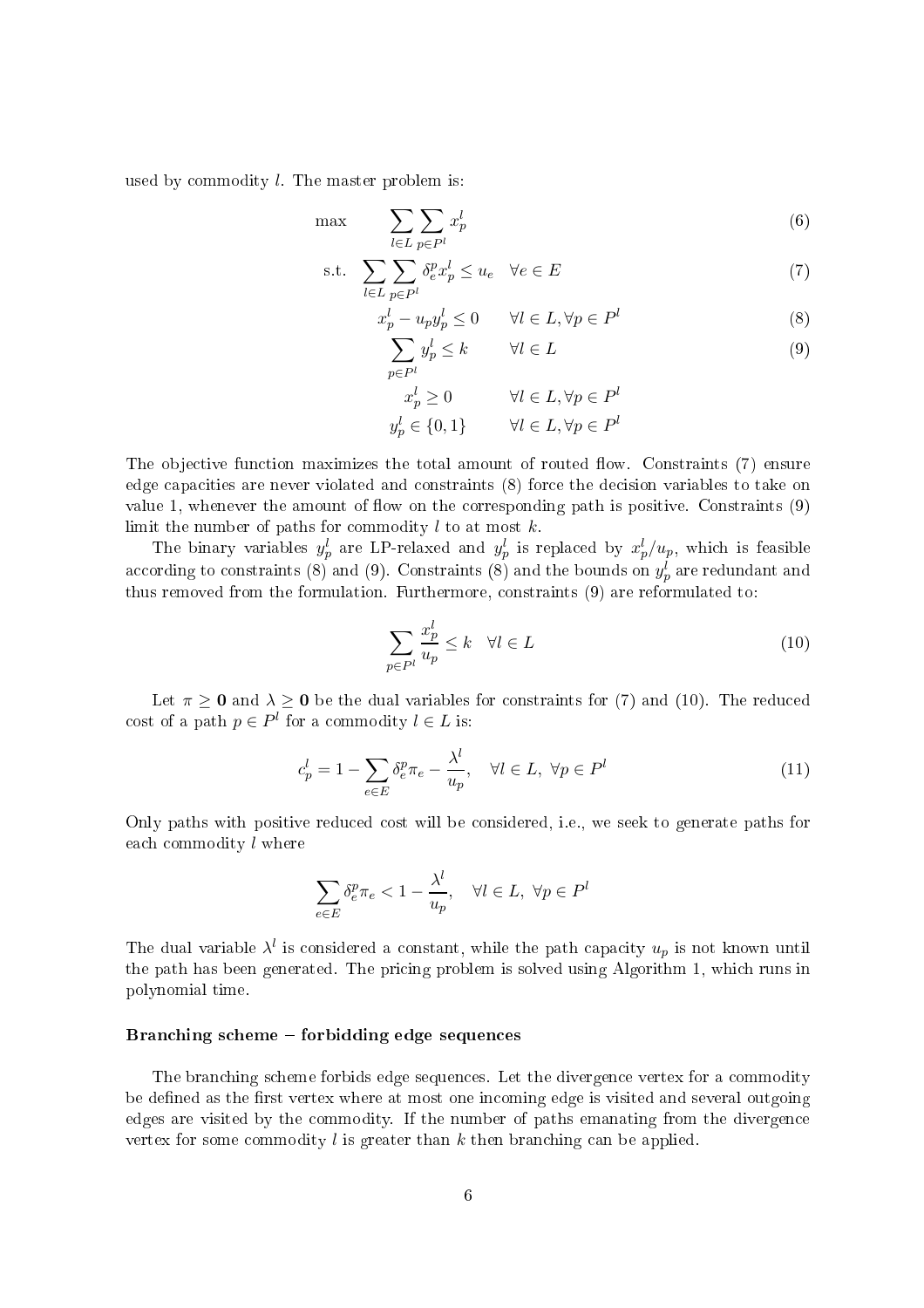We consider the set of all paths with positive flow  $\bar{P}^l$  of commodity l. Let  $q(p)$  be the subpath of  $p \in \bar{P}^l$  starting at the divergence vertex. Also, let a prefix path of  $q(p)$  be a subpath of  $q(p)$  beginning in the source of  $q(p)$ . Denote  $s(p)$  the smallest prefix path of  $q(p)$  such that  $s(p)$  is no prefix of any other subpath  $q(p')$ ,  $p' \in \bar{P}^l : p' \neq p$ . Now,  $s(p)$  is the unique edge sequence for  $p$ . Each unique edge sequence is forbidden in a branching child. The unique edge sequences are identified by enumerating and comparing the subpaths of all  $p \in \bar{P}^l$ .

The number of branching children is kept equal to  $k + 1$ , so if more than  $k + 1$  paths emanate from the divergence vertex, then we let some branching children forbid more than one unique edge sequen
e. The reason for this is to redu
e the width of the sear
h tree. A bran
hing hild an forbid several unique edge sequen
es, be
ause all ombinations of k paths from the divergen
e vertex are available in at least one other bran
hing hild.

An illustration of the branching strategy is seen in Figure 1. A graph with four vertices is given and <sup>a</sup> single ommodity with sour
e s and destination t is to be routed using at most two paths. In the current solution three paths are used:  $p_1 = (e_1, e_4, e_5), p_2 = (e_1, e_3, e_5)$ , and  $p_3 = (e_2, e_3, e_5)$ . Assume that the optimal solution consists of path  $p_1$  and  $p_3$ . The divergence vertex is s and  $k + 1$  subpaths emanating from s are found:  $(e_1, e_3)$ ,  $(e_1, e_4)$  and  $(e_2)$ . The optimal solution is found in the branching child, which forbids the use of edge sequence  $(e_1, e_3)$ .



Figure 1: A graph used to illustrate the branching scheme. The graph consists of four vertices, the source vertex is denoted s, and the destination vertex t. Edges are  $e_1, e_2, e_3, e_4$ , and  $e_5$ .

The bran
hing s
heme hanges the pri
ing problem. When solving the shortest path problem we need to ensure that we do not use the forbidden edge sequen
es. The shortest path problem with forbidden paths is a polynomial problem and an be solved by applying a shortest path algorithm on an extended graph, see Villeneuve and Desaulniers [19].

### 3New bran
hing s
heme for the 2BP

In this section we present the new branch-and-price algorithm  $2BP+B$ . The  $2BP+B$  algorithm only differs from the 2BP algorithm in the branching scheme. The master problem  $(6)$ ,  $(7)$  and (10) is the same and the redu
ed ost is given by (11).

This branching scheme is based on the idea of forbidding or forcing the use of a certain path  $p'$  for a fixed commodity  $l \in L$ . This corresponds to setting  $y_{p'}^l = 0$  or  $y_{p'}^l = 1$ , respectively, in the non-relaxed master problem. In the remainder of this section a fixed commodity  $l \in L$  is assumed.

The effect of the branching scheme on the non-relaxed master problem, specifically constraint (9) is considered. Both when  $y_{p'}^l = 0$  and  $y_{p'}^l = 1$ , the variable can be left out of the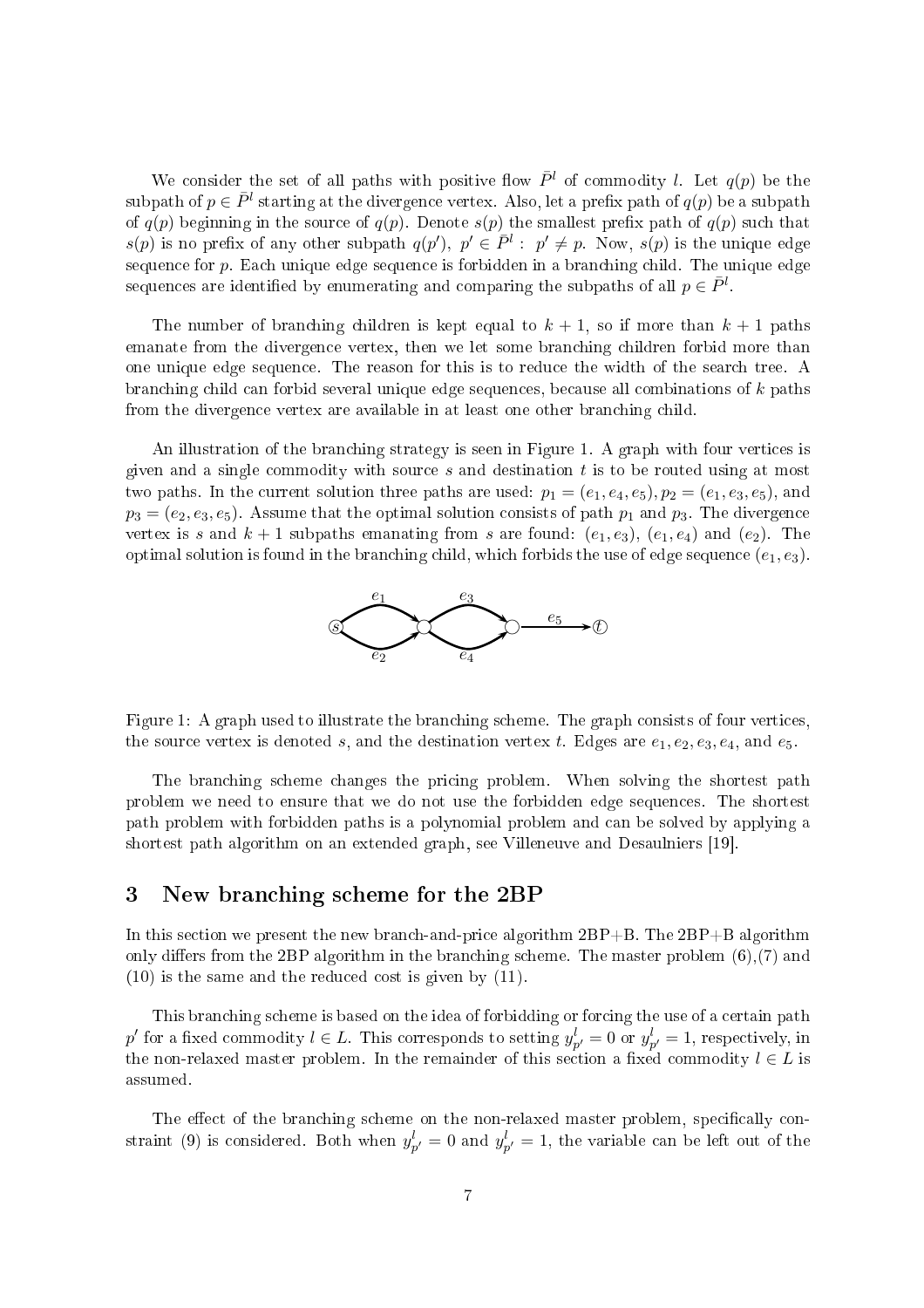constraint. If  $y_{p'}^l = 1$  the constraint is rewritten as:

$$
\sum_{p \in P^l \setminus \{p'\}} y_p^l \le k - 1
$$

Now, the effect of the branching scheme on the relaxed master problem, specifically constraint (10) is considered. When path  $p'$  is forbidden for commodity l then  $x_{p'}^l = 0$ . When the use of path  $p'$  is forced then we set  $x_{p'}^l \geq \epsilon$ , where  $\epsilon > 0$  is a suitably small number. Constraint (10) is rewritten as:

$$
\sum_{p \in P^l \setminus \{p'\}} \frac{x_p^l}{u_p} \le k - 1 \tag{12}
$$

This is stronger than the original constraint when  $x_{p'}^l < u_{p'}$ , hence the bound of the branching hild is strengthened in this ase.

The number of branching children depends on the current fractional solution. Assume that the current solution consists of  $k + \alpha, \alpha > 0$  paths for commodity l. At least  $\alpha + 1$  paths in the current fractional solution have  $x_p^l < u_p$ , otherwise constraint (10) would be violated. Let  $\bar{P}^l$  denote these paths. An optimal solution may not include any of the paths in  $\bar{P}^l$ , hence we propose the following branching strategy. Generate  $|\bar{P}^l|+1$  branching children. Usage of each path in  $\bar{P}^l$  is respectively forced in the first  $|\bar{P}^l|$  children. In the last child, usage of any path in  $\bar{P}^l$  is forbidden.

The first  $|\bar{P}^l|$  children cause symmetry in the solution space. Consider an example with  $|\bar{P}^{l}|+1=4$  branching children  $b_1$ ,  $b_2$ ,  $b_3$  and  $b_4$ , forcing usage of path  $p_1$ ,  $p_2$ , and  $p_3$ , and forbidding all paths  $p_1, p_2$ , and  $p_3$ , respectively. Now, a solution containing paths  $p_1$  and  $p_3$ can be generated in both the subtree of branching child  $b_1$  and  $b_3$ .

To prevent su
h symmetry in the bran
hing hildren, the bran
hing strategy is hanged into letting the first  $|\bar{P}^l|$  children force and forbid usage of certain paths. Recall the previous example. Child  $b_1$  still forces the use of  $p_1$ . Child  $b_2$  forces the use of  $p_2$  and forbids the use of  $p_1$ . Similarly, child  $b_3$  forces the use of  $p_3$  and forbids the use of  $p_1$  and  $p_2$ . In this way, the solution using  $p_1$  and  $p_3$  is only available in the subtree of  $b_1$ .

In practice we would rather add a cut than rewrite constraints (10) when the use of a path is for
ed. Constraints (10) are thus always kept in the master problem, even if stronger constraints are added due to the branching strategy. Recall inequality (12) when forcing the use of path  $p'$ . This inequality is denoted the branch cut. Branching children which force the usage of paths, have the orresponding bran
h uts added to their master problem. The set of branch cuts for commodity l is denoted  $B^l$ . Let  $\omega_{bl} \geq 0$  be the dual of branch cut  $b \in B^l$ for commodity l. The resulting reduced cost for path  $p \in P^l$  for commodity  $l \in L$  is:

$$
c_p^l = 1 - \sum_{e \in E} \delta_p^e \pi_e - \frac{\lambda_l}{u_p} - \sum_{b \in B^l} \frac{\omega_{bl}}{u_p} = 1 - \sum_{e \in E} \delta_p^e \pi_e - \frac{\lambda_l + \sum_{b \in B^l} \omega_{bl}}{u_p} \tag{13}
$$

When solving the pricing problem for commodity l the dual costs  $\omega_{bl}$  are constants. Hence the branch cut does not affect the structure of the pricing problem. The pricing problem must, however, be able to avoid using forbidden paths as for the 2BP algorithm.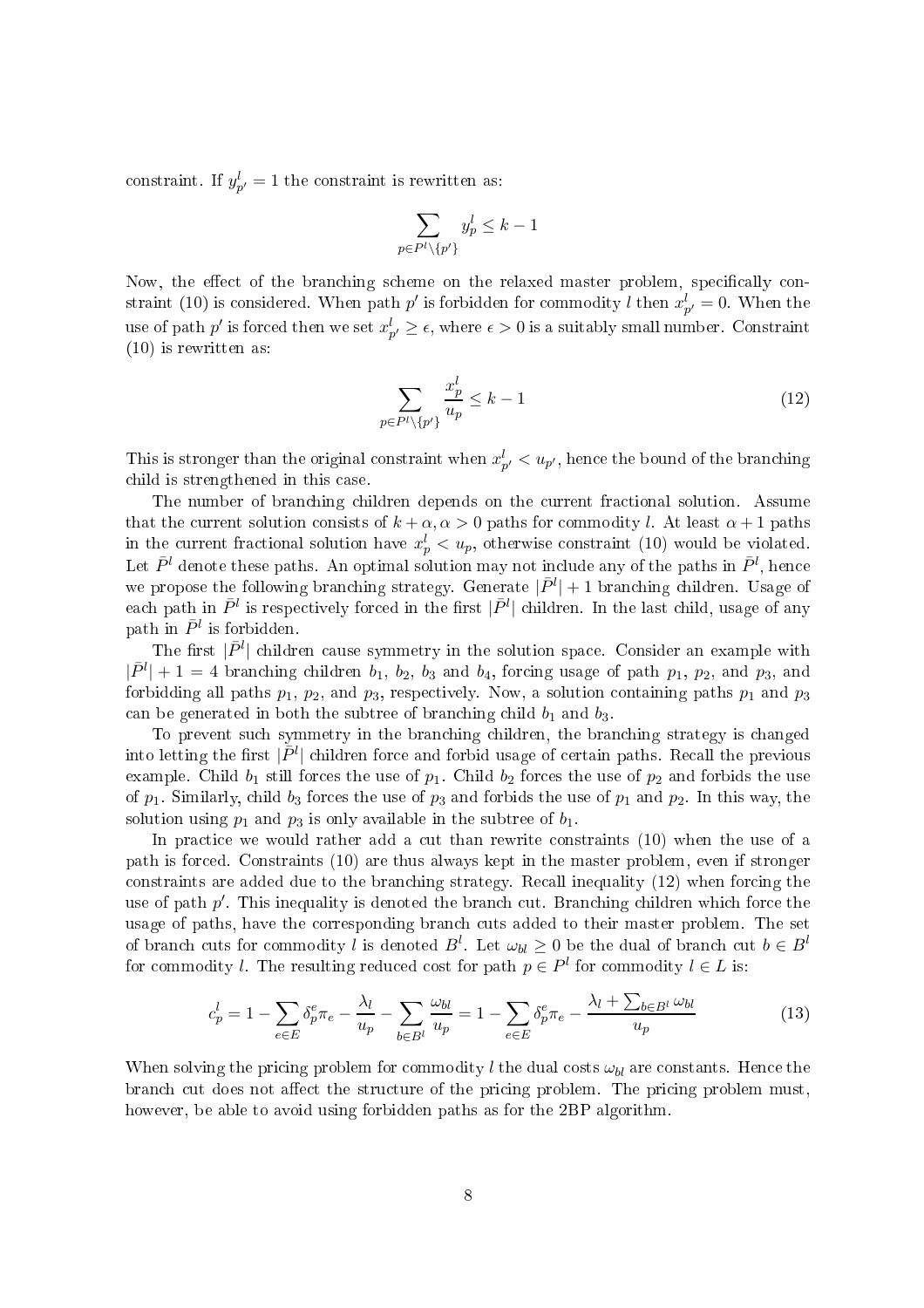### 4Heuristi approa
h

The presented exact algorithms can be used as heuristics by only computing the root node and then returning the best feasible solution. The approa
h of only omputing the root node does not guarantee a polynomial running time, since an exponential number of columns potentially needs to be added in the root. In pra
ti
e, however, we expe
t low running times.

The heuristic usage of the 3BP algorithm is denoted 3HEUR. Because no branching occurs the heuristic usage of the 2BP and the 2BP+B algorithms is identical and is denoted 2HEUR. Truffot and Duhamel  $[16]$  argue that the 3-index and 2-index formulations are equivalent, also after LP-relaxation and elimination of the binary variables. Even though the formulations give the same bounds, we may not reach the same feasible solutions in the root node. Hence we investigate the performance of 3HEUR and 2HEUR empirically.

The 2HEUR may give infeasible solutions where more than  $k$  paths are used for each commodity. In this case we try to move the flow between the paths in order to find a feasible solution using at most k paths for each commodity. The approach takes as input  $\{G, P, X\}$ , where  $G$  is the graph representing the problem instance,  $P = \bigcup_{l \in L} P^l$  is the set of paths in the current fractional solution with  $x_p > 0$ , and X is the set of non-zero variables in the current fractional solution, i.e.,  $x_p > 0$ ,  $\forall x_p \in X$ . The steps of the approach are seen in Algorithm 2. In line 1, an empty solution is initialized. Then, for each commodity  $l$ , the approach first

| <b>Algorithm 2</b> Flow-moving approach with $\{G, P, X\}$ as input                                                                           |  |
|-----------------------------------------------------------------------------------------------------------------------------------------------|--|
| 1. Initialize empty solution $sol \leftarrow \emptyset$                                                                                       |  |
| 2: for (each $l \in L$ ) do                                                                                                                   |  |
| $\overline{P}^l \leftarrow$ list of $p \in P^l \subseteq P$ sorted according to decreasing $u_p : u_p \leftarrow \min_{e \in p} u_e$<br>$3 -$ |  |
| for (each $p \in \bar{P}^l$ with $\min_{e \in p} u_e > 0$ ) do<br>4 <sup>1</sup>                                                              |  |
| $\bar{x}_{p}^{l} \leftarrow \min_{e \in p} u_e$<br>5:                                                                                         |  |
| 6: $u_e \leftarrow u_e - \bar{x}_p^l, \ \forall e \in p$                                                                                      |  |
| 7: $sol \leftarrow \{p, \bar{x}_p^l\}$                                                                                                        |  |
| <b>if</b> (Flow is assigned to k paths for commodity l) then<br>8.                                                                            |  |
| 9.<br>break                                                                                                                                   |  |
| end if<br>10:                                                                                                                                 |  |
| end for<br>11:                                                                                                                                |  |
| $12.$ end for                                                                                                                                 |  |
| 13: Return solution sol                                                                                                                       |  |

sorts path for the commodity according to decreasing path capacity. Then for each path in the sorted list, the approach identifies the amount of flow that can be sent on the path (line 5), subtracts this flow from the edges of the path (line 6) and stores the path and its flow in the solution (line 7). If k paths are stored for commodity l the approach considers the next commodity (line 9-11). When all commodities are considered, the approach returns the generated solution (line 13). Note that the order of paths in  $\bar{P}^l$  does not change in line 4-11, even though edge capacities are changed in line 6.

The flow-moving approach has time complexity  $\mathcal{O}(|L|(|P| \log |P| + |P||E|))$ , where  $P =$ ∪<sub>l∈L</sub>P<sup>l</sup>. This is polynomial in the input size of the approach. Including this flow-moving approach in  $2HEUR$  gives the final heuristic denoted  $2HEUR + FM$ .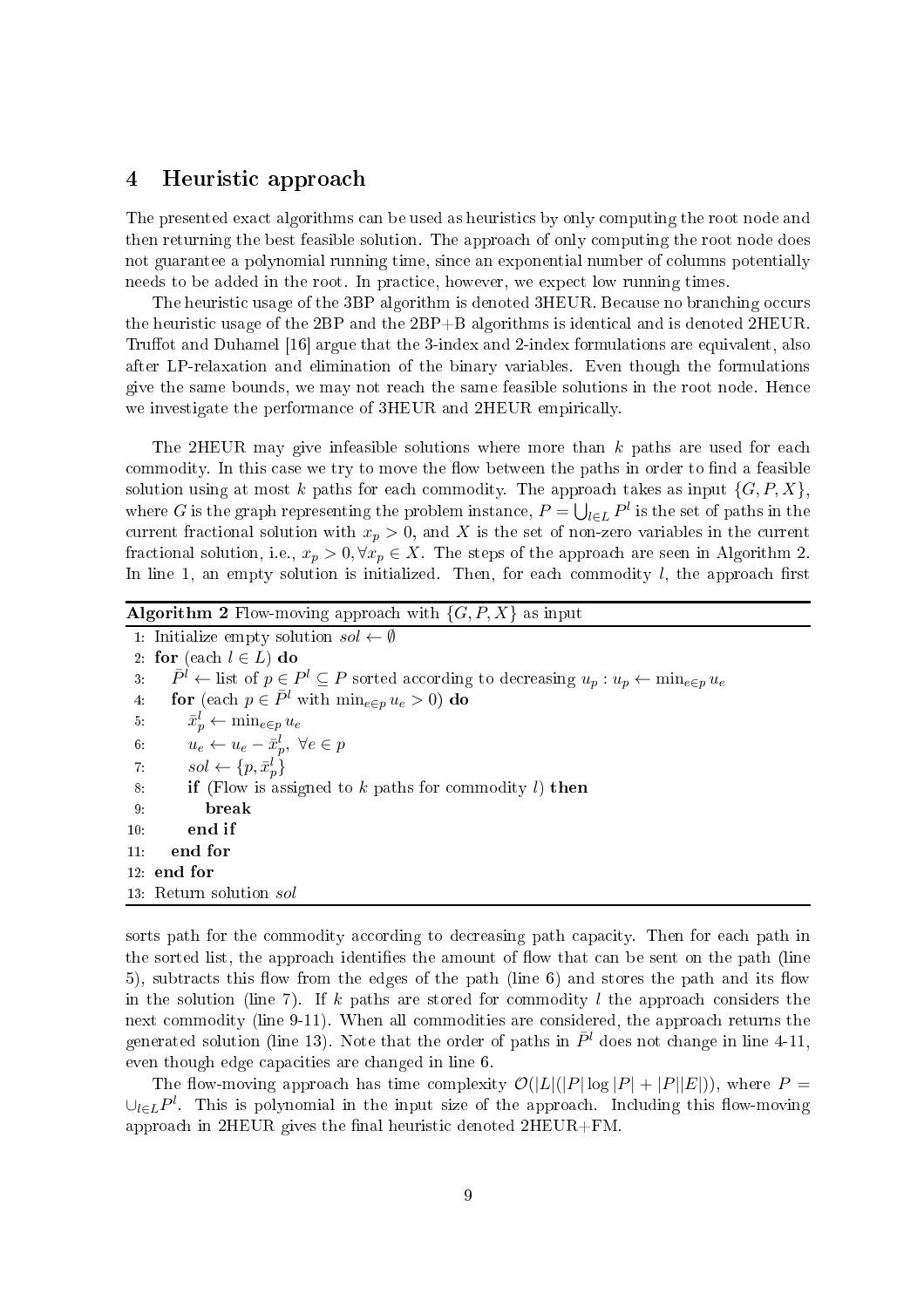| Name                    |     | $\left E\right $ | L  |
|-------------------------|-----|------------------|----|
| Random5-35              | 5   | 35               | 1  |
| Random10-45             | 10  | 45               | 1  |
| Random15-60             | 15  | 60               | 1  |
| Random20-140            | 20  | 140              | 1  |
| $tg10-2$                | 12  | 40               | 1  |
| $tg20-2$                | 22  | 80               | 1  |
| $tg40-1$                | 42  | 154              | 1  |
| $tg40-5$                | 42  | 154              | 1  |
| $tg80-1$                | 82  | 322              | 1  |
| $tg100-2$               | 102 | 400              | 1  |
| $Random10-40$           | 10  | 40               | 3  |
| Random <sub>11-42</sub> | 11  | 42               | 11 |
| Random20-80             | 20  | 80               | 20 |
| Random22-56             | 22  | 56               | 22 |

Table 1: Sizes of test instances. First column denotes the instance name, then follows the number of vertices, the number of edges, and finally the number of commodities.

### $\overline{5}$ Computational results

A computational evaluation is performed on a dual 2.66GHz Intel<sup>®</sup> Xeon<sup>®</sup> X5355 machine with 16 GB of RAM. Note that CPU times in the following stem from using one core only.

We have tested the proposed algorithms; the 3BP extended with the heuristic to reach feasible solutions faster, the 2BP, the 2BP+B, and the three heuristics: 3HEUR, 2HEUR. and  $2HEUR+FM$ . We implemented all algorithms using the COIN framework [13] with ILOG tion of the selection of the selections of the selections of the selection of the selection of the selection bran
hing hildren are handled by COIN.

The solution methods are tested on benchmark instances from the literature  $[16]$ : the Random instan
es are randomly generated and the tg instan
es are generated by the Transit Grid generator using topologies from transportation networks. See Table 1 for details.

Two different types of tests have been performed. First the three exact algorithms are omputationally evaluated on the des
ribed instan
es and results are ompared. Then we test the performan
e of the heuristi
s, 3HEUR, 2HEUR and 2HEUR+FM, to investigate their heuristic solution values and running times.

### 5.1Exact approach

The three algorithms are omputationally evaluated on the des
ribed instan
es. Results for the singleommodity Random instan
es are summarized in Table 2 and results for the single ommodity tg instan
es are summarized in Table 3. The multiommodity instan
es are all of the Random type and results are summarized in Table 4.

In the tables the first column holds the name of the problem instance, the second column holds the value of k and the third column holds the optimal value. Then follows the size and depth of the sear
h tree, the number of generated variables, the gap in per
ent between the upper and lower bound, and the time in seconds spent on solving the instance for the 3BP the 2BP, and the  $2BP+B$  algorithms, respectively. If a test run is marked with "-" then it has run out of memory. If the gap is also marked with "-" then no lower bound was found. The

<sup>.</sup> http://www.informatik.uni-trier.de/\_naeher/Professur/research/generators/maxflow/tg/index" html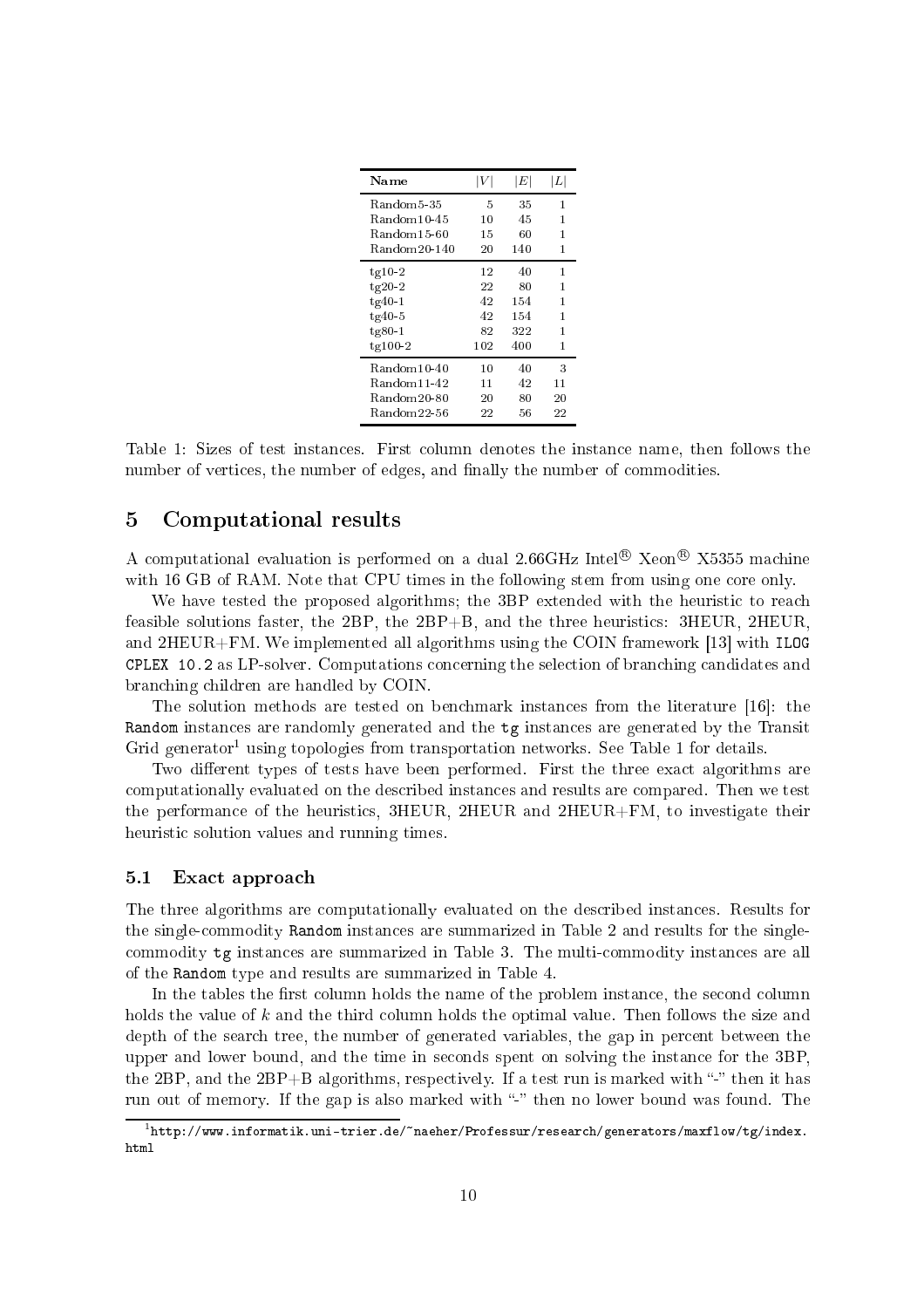| Problem<br>k.<br>$\mathbf{z}$<br>Random5-35<br>1 66<br>2 1 2 8<br>3 1 8 2<br>4 2 2 3<br>5 2 6 2<br>6 297<br>7 3 2 6<br>8 3 2 6<br>$Random10-45$<br>1 73<br>2 1 4 2<br>3 209<br>4 260<br>5 3 0 6<br>6 3 4 5<br>7 3 8 1<br>8 4 1 3<br>9 4 2 9<br>10 451<br>86<br>Random15-60<br>$1 -$ | size depth vars<br>$\bf{0}$<br>$\mathbf{1}$<br>$\Omega$<br>$\mathbf{1}$<br>$\mathbf{1}$<br>$\Omega$<br>13<br>6                                                                                                             | gap<br>5 0.00%                                                                                                                          | time<br>0.00                                                                                   |                                                                                                                              | size depth vars                                                                                  | gap                                                                                                                                        | time                                                                                                         | size depth vars                                                                                                              |                                                                                              |                                                                                                                    |                                                                                          | $2BP + B$ |  |  |  |  |
|-------------------------------------------------------------------------------------------------------------------------------------------------------------------------------------------------------------------------------------------------------------------------------------|----------------------------------------------------------------------------------------------------------------------------------------------------------------------------------------------------------------------------|-----------------------------------------------------------------------------------------------------------------------------------------|------------------------------------------------------------------------------------------------|------------------------------------------------------------------------------------------------------------------------------|--------------------------------------------------------------------------------------------------|--------------------------------------------------------------------------------------------------------------------------------------------|--------------------------------------------------------------------------------------------------------------|------------------------------------------------------------------------------------------------------------------------------|----------------------------------------------------------------------------------------------|--------------------------------------------------------------------------------------------------------------------|------------------------------------------------------------------------------------------|-----------|--|--|--|--|
|                                                                                                                                                                                                                                                                                     |                                                                                                                                                                                                                            |                                                                                                                                         |                                                                                                |                                                                                                                              |                                                                                                  |                                                                                                                                            |                                                                                                              |                                                                                                                              |                                                                                              |                                                                                                                    | gap time                                                                                 |           |  |  |  |  |
|                                                                                                                                                                                                                                                                                     | 19<br>9<br>21<br>10<br>67<br>12<br>$\mathbf{1}$<br>$\bf{0}$                                                                                                                                                                | 14 0.00%<br>27 0.00%<br>48 0.00%<br>60 0.00%<br>78 0.00%<br>98 0.00%<br>104 0.00%                                                       | 0.00<br>0.01<br>0.01<br>0.03<br>0.03<br>0.10<br>0.00                                           | $\mathbf{1}$<br>$\mathbf{1}$<br>$\mathbf{1}$<br>$\mathbf{1}$<br>$\mathbf{1}$<br>$\mathbf{1}$<br>$\mathbf{1}$<br>$\mathbf{1}$ | 0<br>0<br>0<br>$\Omega$<br>$\Omega$<br>$\Omega$<br>$\overline{0}$<br>0                           | 5 0.00%<br>7 0.00%<br>$90.00\%$<br>12 0.00%<br>12 0.00%<br>14 0.00%<br>14 0.00%<br>11 0.00%                                                | 0.00<br>0.00<br>0.00<br>0.00<br>0.00<br>0.01<br>0.00<br>0.01                                                 | $\mathbf{1}$<br>$\mathbf{1}$<br>$\mathbf{1}$<br>$\mathbf{1}$<br>$\mathbf{1}$<br>$\mathbf{1}$<br>$\mathbf{1}$<br>$\mathbf{1}$ | $\Omega$<br>$\Omega$<br>$\Omega$<br>$\Omega$<br>$\Omega$<br>$\Omega$<br>$\Omega$<br>$\bf{0}$ | 5 0.00%<br>7 0.00%<br>9 0 0 0 %<br>12 0.00%<br>12 0.00%<br>14 0.00%<br>14 0.00%<br>11 0.00%                        | 0.00<br>0.00<br>0.00<br>0.00<br>0.00<br>0.00<br>0.00<br>0.00                             |           |  |  |  |  |
|                                                                                                                                                                                                                                                                                     | $\Omega$<br>$\mathbf{1}$<br>5<br>$\overline{2}$<br>9<br>3<br>45<br>17<br>22<br>369<br>973<br>26<br>4281<br>36<br>22985<br>43<br>>110199<br>>58<br>>104999<br>>57                                                           | 6 0.00%<br>15 0.00%<br>33 0.00%<br>68 0.00%<br>102 0.00%<br>137 0.00%<br>219 0.00%<br>265 0.00% 102.51<br>380 6.43%<br>448 5.74%        | 0.00<br>0.01<br>0.02<br>0.08<br>0.80<br>2.90<br>16.55<br>ä,                                    | $\mathbf{1}$<br>$\overline{4}$<br>21<br>411<br>23599<br>>427099<br>>354551<br>>431299<br>>388228<br>>456699                  | $\Omega$<br>$\mathbf{1}$<br>3<br>12<br>18<br>>26<br>>22<br>>29<br>>26<br>>41                     | 5 0.00%<br>$90.00\%$<br>15 0.00%<br>24 0.00%<br>34 0.00%<br>39 2.36%<br>$-\%$<br>46<br>46 2.93%<br>$-$ %<br>60<br>74 6.57%                 | 0.00<br>0.01<br>0.03<br>0.56<br>44.96<br>$\equiv$<br>$\sim$<br>$\sim$<br>$\sim$<br>$\mathbf{r}$              | $\mathbf{1}$<br>8<br>20<br>34<br>40<br>135<br>313<br>606<br>2507<br>2355                                                     | $\Omega$<br>$\sqrt{2}$<br>3<br>$\overline{4}$<br>$\overline{4}$<br>6<br>8<br>9<br>11<br>12   | 5 0.00%<br>9 0.00%<br>12 0.00%<br>20 0.00%<br>20 0.00%<br>26 0.00%<br>34 0.00%<br>40 0.00%<br>46 0.00%<br>46 0.00% | 0.00<br>0.01<br>0.02<br>0.03<br>0.07<br>0.22<br>0.64<br>1.31<br>5.97<br>5.91             |           |  |  |  |  |
| 2 1 6 3<br>3 2 2 1<br>4 2 4 8<br>5 2 6 8<br>6 287<br>7 2 9 5<br>8 3 0 1<br>9 3 0 6                                                                                                                                                                                                  | $\Omega$<br>$\mathbf{1}$<br>$\mathbf{1}$<br>$\mathbf{0}$<br>9<br>3<br>111<br>10<br>557<br>18<br>419<br>21<br>19097<br>35<br>>88799<br>>47<br>>153099<br>>51                                                                | 5 0.00%<br>16 0.00%<br>34 0.00%<br>70 0.00%<br>101 0.00%<br>135 0.00%<br>194 0.00%<br>231 2.90%<br>229 1.29%                            | 0.00<br>0.00<br>0.02<br>0.32<br>551.83<br>1.59<br>72.91<br>$\sim$<br>÷.                        | $\mathbf{1}$<br>$\mathbf{1}$<br>41<br>>100454<br>>176599<br>>277801<br>>387565<br>>413343<br>>547079                         | $\Omega$<br>0<br>6<br>>26<br>>29<br>>31<br>>23<br>>33<br>>28                                     | 6 0.00%<br>8 0.00%<br>15 0.00%<br>$-96$<br>50<br>52 2.86%<br>45 2 7 4%<br>$-96$<br>49<br>55 2.90%<br>$-$ %<br>48                           | 0.00<br>0.00<br>0.06<br>÷.<br>÷.<br>$\blacksquare$<br>$\sim$<br>÷.<br>÷.                                     | $\mathbf{1}$<br>$\mathbf{1}$<br>12<br>111<br>322<br>354<br>836<br>4995<br>2263                                               | $\Omega$<br>$\Omega$<br>$\overline{2}$<br>6<br>$\overline{7}$<br>9<br>10<br>11<br>11         | 6 0.00%<br>8 0.00%<br>12 0.00%<br>20 0.00%<br>29 0.00%<br>30 0.00%<br>27 0.00%<br>19 0.00%                         | 0.00<br>0.00<br>0.02<br>0.22<br>0.76<br>0.79<br>1.74<br>30 0.00% 11.32<br>4.42           |           |  |  |  |  |
| Random20-140 1<br>81<br>2 1 5 8<br>3 2 2 8<br>4 2 5 3<br>5 2 7 4<br>6 2 9 4<br>7<br>$\sim$<br>8 3 1 9<br>9 3 2 5<br>10 327<br>11 327<br>Best                                                                                                                                        | $\mathbf{0}$<br>$\mathbf{1}$<br>$\Omega$<br>$\mathbf{1}$<br>$\mathbf{0}$<br>$\mathbf{1}$<br>9935<br>31<br>>39999<br>>41<br>>30199<br>> 61<br>>28999<br>>70<br>>30599<br>> 80<br>>39599<br>>93<br>2907<br>109<br>1325<br>86 | 4 0.00%<br>14 0.00%<br>30 0.00%<br>103 0.00%<br>146 1.86%<br>184 1.78%<br>227 1.81%<br>267 1.91%<br>315 0.84%<br>326 0.00%<br>301 0.00% | 0.00<br>0.00<br>0.02<br>75.25<br>$\sim$<br>÷.<br>$\sim$<br>$\omega$<br>$\sim$<br>19.15<br>8.75 | $\mathbf{1}$<br>$\mathbf{1}$<br>$\mathbf{1}$<br>>41444<br>>68299<br>>60299<br>>75894<br>> 94699<br>>108990<br>>272685<br>49  | $\mathbf{0}$<br>$\Omega$<br>$\mathbf{0}$<br>>42<br>>66<br>> 86<br>>46<br>>101<br>>63<br>>49<br>3 | 5 0.00%<br>7 0.00%<br>11 0.00%<br>$-$ %<br>68<br>87 1.86%<br>107 1.78%<br>$-$ %<br>91<br>120 1.91%<br>$-$ %<br>105<br>68 0.61%<br>22 0.00% | 0.00<br>0.00<br>0.00<br>$\sim$<br>$\mathbf{r}$<br>$\omega$<br>$\omega$<br>$\sim$<br>$\sim$<br>$\sim$<br>0.03 | $\mathbf{1}$<br>$\mathbf{1}$<br>$\mathbf{1}$<br>90<br>819<br>>14106<br>>14299<br>4028<br>130<br>17<br>20                     | $\mathbf{0}$<br>$\Omega$<br>$\Omega$<br>18<br>22<br>>32<br>>32<br>22<br>9<br>3<br>5          | 5 0.00%<br>7 0.00%<br>11 0.00%<br>67 0.00%<br>113 1.78%<br>109 1.69%<br>25 0.00%<br>22 0.00%<br>20 0.00%           | 0.00<br>0.00<br>0.00<br>1.04<br>51 0.00% 12.65<br>29 0.00% 52.95<br>0.32<br>0.02<br>0.03 |           |  |  |  |  |

Table 2: Results from solving the singleommodity Random instan
es exa
tly.

total number of times each algorithm has best performance is found at the bottom of each table. Also, for each instance the best performance is written in **bold**.

The 2BP algorithm performs much better than the 3BP algorithm for the MCMCkFP  $[8]$ ; however, this is generally not the case for the  $MCKMFP$ . Although the number of times the algorithm has best performan
e is larger for the 2BP, the 3BP algorithm is apable of solving more instances. The change of objective function has a great impact on the problem; the algorithms always try to push as much flow through the network as possible, thus potentially exploiting the somewhat weakly formulated bound on the number of used paths. The formulation has less impact on the minimum cost problem because it may not always be beneficial to increase the number of used paths. The 2BP algorithm suffers from large search trees because of the existence of potentially many solutions using more than  $k$  paths per commodity and because the branching scheme allows much symmetry in the branching children. The 2BP algorithm, however, performs somewhat better than the 3BP for the multiommodity Random instan
es with respe
t to running times.

The 2BP+B algorithm generally performs mu
h better than the 3BP algorithm. Ex
eptions are  $\texttt{tg40-5}$ ,  $k = 4$  and Random20-80,  $k = 5$ , for which the 2BP+B algorithm spends more time on solving. Furthermore,  $2BP+B$  is unable to find an optimal solution for Random20-80,  $k = 4$ . For the far majority of test instances, however, the 2BP+B algorithm is capable of finding an optimal solution in short time, even when the 3BP algorithm shows great difficulty.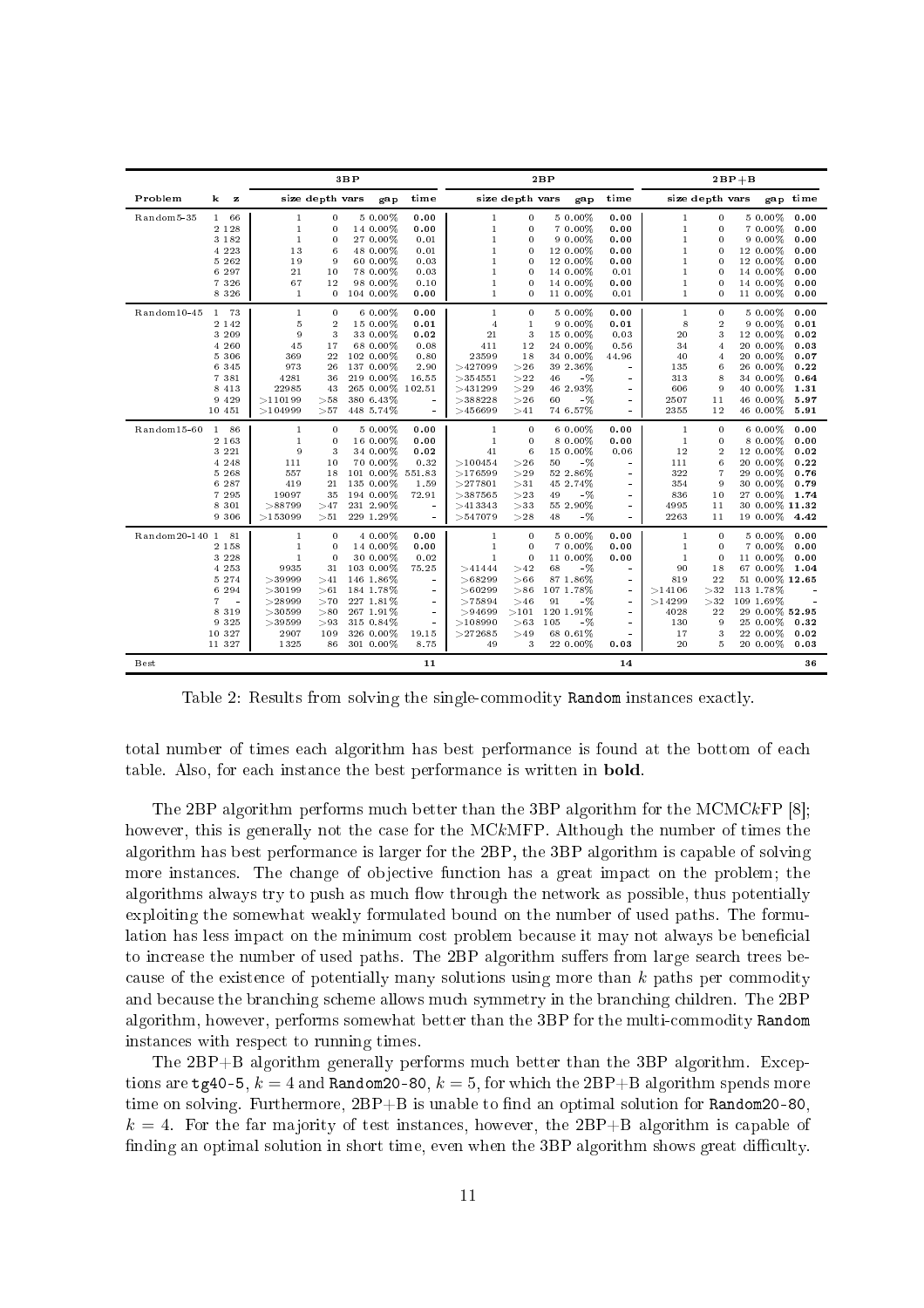|           |                                                                                          | 3BP                                                       |                                                                            |                                                                      |                                                  | 2BP                                                             |                                                          |                                                                           |                                                  | $2BP + B$                                                    |                                           |                                                                     |                                               |
|-----------|------------------------------------------------------------------------------------------|-----------------------------------------------------------|----------------------------------------------------------------------------|----------------------------------------------------------------------|--------------------------------------------------|-----------------------------------------------------------------|----------------------------------------------------------|---------------------------------------------------------------------------|--------------------------------------------------|--------------------------------------------------------------|-------------------------------------------|---------------------------------------------------------------------|-----------------------------------------------|
| Problemk  | $\mathbf{z}$                                                                             |                                                           | size depth vars                                                            | gap                                                                  | time                                             |                                                                 | size depth vars                                          | gap                                                                       | time                                             | size depth vars                                              |                                           | gap                                                                 | time                                          |
| $tg10-2$  | 389<br>$\overline{2}$<br>557<br>716<br>3<br>815<br>4<br>815<br>5                         | $\mathbf{1}$<br>215<br>553<br>83<br>1                     | $\overline{0}$<br>13<br>19<br>17<br>$\mathbf{0}$                           | 50.00%<br>26 0.00%<br>58 0.00%<br>52 0.00%<br>40 0.00%               | 0.00<br>0.21<br>0.70<br>0.10<br>0.00             | -1<br>355<br>39505<br>6<br>1                                    | $\mathbf{0}$<br>14<br>20<br>$\mathbf{1}$<br>$\Omega$     | 4 0.00%<br>10 0.00%<br>28 0.00%<br>8 0.00%<br>8 0.00%                     | 0.00<br>0.21<br>32.49<br>0.00<br>0.00            | $\mathbf{1}$<br>41<br>53<br>5<br>$\mathbf{1}$                | 0<br>5<br>5<br>1<br>0                     | 4 0.00%<br>11 0.00%<br>15 0.00%<br>8 0.00%<br>8 0.00%               | 0.00<br>0.04<br>0.06<br>0.00<br>0.00          |
| $tg20-2$  | 385<br>643<br>$\overline{2}$<br>832<br>3<br>853<br>4                                     | $\mathbf{1}$<br>$\mathbf{1}$<br>5<br>$\mathbf{1}$         | $\Omega$<br>$\Omega$<br>$\overline{2}$<br>$\Omega$                         | 4 0.00%<br>10 0.00%<br>33 0.00%<br>40 0.00%                          | 0.00<br>0.00<br>0.04<br>0.01                     | $\mathbf{1}$<br>$\mathbf{1}$<br>$\mathbf{1}$<br>$\mathbf{1}$    | $\Omega$<br>$\bf{0}$<br>$\bf{0}$<br>$\Omega$             | 4 0.00%<br>$60.00\%$<br>10 0.00%<br>10 0.00%                              | 0.00<br>0.00<br>0.00<br>0.00                     | $\mathbf{1}$<br>$\mathbf{1}$<br>$\mathbf{1}$<br>$\mathbf{1}$ | $\Omega$<br>0<br>$\theta$<br>$\theta$     | 4 0.00%<br>6 0.00%<br>10 0.00%<br>10 0.00%                          | 0.00<br>0.00<br>0.00<br>0.00                  |
| $tg40-1$  | 517<br>$\mathbf{1}$<br>750<br>$\overline{2}$<br>3<br>908<br>994<br>4<br>5 1004<br>6 1004 | $\mathbf{1}$<br>5<br>>9999<br>>7799<br>15<br>$\mathbf{1}$ | $\mathbf{0}$<br>$\overline{2}$<br>>40<br>>57<br>$\overline{7}$<br>$\Omega$ | 5 0.00%<br>16 0.00%<br>96 2.61%<br>143 1.00%<br>65 0.00%<br>96 0.00% | 0.00<br>0.07<br>$\sim$<br>$\sim$<br>0.09<br>0.03 | $\mathbf{1}$<br>$\overline{4}$<br>>83282<br>>82770<br>703<br>29 | $\mathbf{0}$<br>$\overline{1}$<br>> 61<br>>45<br>27<br>3 | 5 0.00%<br>10 0.00%<br>$-$ %<br>94<br>$-$ %<br>64<br>20 0.00%<br>13 0.00% | 0.01<br>0.02<br>$\sim$<br>$\sim$<br>1.41<br>0.02 | $\mathbf{1}$<br>10<br>231<br>893<br>11<br>43                 | 0<br>3<br>11<br>18<br>$\overline{2}$<br>6 | 5 0.00%<br>12 0.00%<br>21 0.00%<br>33 0.00%<br>18 0.00%<br>13 0.00% | 0.00<br>0.07<br>3.32<br>25.15<br>0.03<br>0.07 |
| $tg40-5$  | 1 487<br>828<br>2<br>3 1 0 6 2<br>4 1 0 7 8<br>5 1 0 7 8                                 | 1<br>>20599<br>>17299<br>181<br>3                         | $\mathbf{0}$<br>>46<br>> 59<br>47<br>$\mathbf{1}$                          | 8 0 0 0 %<br>80 4.11%<br>139 0.28%<br>68 0.00%<br>90 0.00%           | 0.01<br>$\sim$<br>$\sim$<br>0.61<br>0.03         | -1<br>>64248<br>>77103<br>>148934<br>61                         | $\bf{0}$<br>>45<br>>44<br>>22<br>$\overline{4}$          | $60.00\%$<br>57 5.70%<br>$-\%$<br>65<br>50<br>$-$ %<br>16 0.00%           | 0.00<br>$\sim$<br>$\omega$<br>$\sim$<br>0.04     | -1<br>144<br>276<br>1520<br>76                               | 0<br>9<br>8<br>21<br>20                   | $60.00\%$<br>23 0.00%<br>22 0.00%<br>22 0.00%<br>16 0.00%           | 0.00<br>1.49<br>4.20<br>26.53<br>1.72         |
| $tg80-1$  | 549<br>$\mathbf{1}$<br>984<br>$\overline{2}$<br>3 1 4 1 1                                | $\mathbf{1}$<br>1591<br>>2199                             | $\mathbf{0}$<br>29<br>>36                                                  | 7 0.00%<br>80 0.00%<br>162 3.85%                                     | 0.04<br>65.22<br>$\sim$                          | $\mathbf{1}$<br>2308<br>>51476                                  | $\mathbf{0}$<br>22<br>>49                                | $60.00\%$<br>25 0.00%<br>107<br>$-$ %                                     | 0.02<br>59.16<br>$\sim$                          | $\mathbf{1}$<br>288<br>1914                                  | $\mathbf{0}$<br>11<br>10                  | 6 0.00%<br>39 0.00%<br>38 0.00% 110.38                              | 0.02<br>8.72                                  |
| $tg100-2$ | 530<br>2 1007<br>3 1 4 0 7<br>4 1 7 6 8                                                  | 1<br>3<br>>1099<br>>1499                                  | $\Omega$<br>$\mathbf{1}$<br>>31<br>>72                                     | 7 0.00%<br>16 0.00%<br>115 0.39%<br>234 1.51%                        | 0.07<br>0.20<br>$\sim$<br>$\sim$                 | 1<br>$\mathbf{1}$<br>>29087<br>>56256                           | 0<br>$\Omega$<br>> 60<br>>40                             | $60.00\%$<br>8 0.00%<br>113<br>$-$ %<br>167<br>$-\%$                      | 0.03<br>0.04<br>$\sim$<br>$\sim$                 | $\mathbf{1}$<br>$\mathbf{1}$<br>229<br>2118                  | $\Omega$<br>0<br>6<br>9                   | $60.00\%$<br>$80.00\%$<br>51 0.00%<br>82 0.00% 284.41               | 0.02<br>0.04<br>29.14                         |
| Best      |                                                                                          |                                                           |                                                                            |                                                                      | $\overline{7}$                                   |                                                                 |                                                          |                                                                           | 12                                               |                                                              |                                           |                                                                     | 23                                            |

Table 3: Results from solving the  $\ensuremath{\mathsf{tg}}$  instances exactly.

|                                                                                                                   |                                                                                                                        | 3BP                                                                                                             |                                                                 | 2BP                                                                                         |                                                                                     |                                                                                                          |                                                                      | $2BP + B$                                                                                         |                                                                              |                                                                                                                         |                                                      |
|-------------------------------------------------------------------------------------------------------------------|------------------------------------------------------------------------------------------------------------------------|-----------------------------------------------------------------------------------------------------------------|-----------------------------------------------------------------|---------------------------------------------------------------------------------------------|-------------------------------------------------------------------------------------|----------------------------------------------------------------------------------------------------------|----------------------------------------------------------------------|---------------------------------------------------------------------------------------------------|------------------------------------------------------------------------------|-------------------------------------------------------------------------------------------------------------------------|------------------------------------------------------|
| $\bf k$<br>Problem<br>$\mathbf{z}$                                                                                | size depth vars                                                                                                        | gap                                                                                                             | time                                                            |                                                                                             | size depth vars                                                                     | gap                                                                                                      | time                                                                 |                                                                                                   | size depth vars                                                              | gap                                                                                                                     | time                                                 |
| Random10-40 1 110<br>2 194<br>3 258<br>4 293<br>5 309<br>6 318<br>7 3 2 1<br>8 3 2 3                              | $\overline{2}$<br>5<br>$\Omega$<br>183<br>18<br>695<br>36<br>1989<br>30<br>15905<br>36<br>>153199<br>> 56<br>113<br>37 | 18 0.00%<br>26 0.00%<br>80 0.00%<br>129 0.00%<br>176 0.00%<br>253 0.00%<br>286 0.01%<br>299 0.00%               | 0.02<br>0.00<br>0.39<br>2.23<br>7.91<br>73.84<br>0.52           | 5<br>34<br>213<br>2956<br>>253716<br>>610006<br>>335959<br>2008                             | $\sqrt{2}$<br>$\overline{5}$<br>12<br>16<br>>25<br>>24<br>>26<br>14                 | 15 0.00%<br>21 0.00%<br>24 0.00%<br>41 0.00%<br>56 1.24%<br>59 1.35%<br>54<br>-%<br>37 0.00%             | 0.00<br>0.04<br>0.18<br>4.25<br>1.06<br>1.23                         | 4<br>$\overline{4}$<br>50<br>112<br>561<br>1294<br>26182<br>2051                                  | 6<br>12<br>13<br>18<br>15                                                    | 14 0.00%<br>18 0.00%<br>23 0.00%<br>32 0.00%<br>39 0.00%<br>60 0.00%<br>47 0.00% 57.10<br>36 0.00%                      | 0.01<br>0.01<br>0.06<br>0.20<br>1.06<br>2.63<br>2.43 |
| 9 3 2 3<br>Random11-42 1 291<br>2 3 4 3<br>3 3 4 4<br>4 3 4 4                                                     | 333<br>49<br>5<br>$\overline{2}$<br>$\Omega$<br>$\Omega$<br>0                                                          | 318 0.00%<br>29 0.00%<br>50 0.00%<br>75 0.00%<br>100 0.00%                                                      | 1.38<br>0.02<br>0.01<br>0.00<br>0.00                            | 11<br>$\overline{7}$<br>$\overline{7}$<br>$\mathbf{1}$<br>$\mathbf{1}$                      | $\overline{1}$<br>3<br>$\overline{2}$<br>$\mathbf{0}$<br>$\theta$                   | 32 0.00%<br>28 0.00%<br>27 0.00%<br>26 0.00%<br>26 0.00%                                                 | 0.01<br>0.01<br>0.01<br>0.00<br>0.00                                 | 18<br>7<br>6<br>$\mathbf{1}$                                                                      | 5<br>$\overline{2}$<br>$\Omega$<br>$\Omega$                                  | 32 0.00%<br>27 0.00%<br>27 0.00%<br>26 0.00%<br>26 0.00%                                                                | 0.02<br>0.02<br>0.01<br>0.00<br>0.00                 |
| Random20-80 1 347<br>2 5 5 3<br>3 5 8 4<br>4 601<br>5 6 1 7<br>6 6 2 1<br>7 6 2 6<br>8 6 2 6<br>Random22-56 1 365 | $\overline{7}$<br>3<br>3<br>1063<br>24<br>5599<br>33<br>13291<br>44<br>>48999<br>>40<br>413<br>37<br>0<br>1<br>9<br>3  | 55 0.00%<br>100 0.00%<br>188 0.00%<br>277 0.00%<br>340 0.00%<br>380 0.01%<br>412 0.00%<br>440 0.00%<br>52 0.00% | 0.06<br>0.03<br>6.14<br>40.05<br>117.96<br>3.48<br>0.03<br>0.02 | 3<br>$\overline{4}$<br>57<br>1041<br>4363<br>3998<br>17<br>$\overline{1}$<br>$\overline{7}$ | $\mathbf{1}$<br>$\overline{7}$<br>10<br>14<br>11<br>$\overline{2}$<br>$\Omega$<br>3 | 51 0.00%<br>50 0.00%<br>59 0.00%<br>60 0.00%<br>66 0.00%<br>63 0.00%<br>57 0.00%<br>57 0.00%<br>42 0.00% | 0.02<br>0.02<br>0.16<br>2.02<br>7.35<br>6.42<br>0.02<br>0.01<br>0.02 | $\overline{7}$<br>$\overline{4}$<br>1020<br>> 81550<br>49695<br>32552<br>116<br>$\mathbf{1}$<br>7 | $\overline{2}$<br>16<br>>548<br>34<br>29<br>14<br>$\Omega$<br>$\overline{2}$ | 53 0.00%<br>51 0.00%<br>62 0.00%<br>601 2.01%<br>67 0.00% 198.61<br>58 0.00% 100.08<br>57 0.00%<br>57 0.00%<br>44 0.00% | 0.04<br>0.01<br>3.45<br>0.22<br>0.01<br>0.02         |
| 2 389<br>3 407<br>4 407<br>Best                                                                                   | 11<br>4<br>$\Omega$<br>0                                                                                               | 81 0.00%<br>108 0.00%<br>144 0.00%                                                                              | 0.02<br>0.01<br>0.01<br>$\mathbf{7}$                            | 10<br>$\mathbf{1}$<br>$\mathbf{1}$                                                          | 3<br>$\bf{0}$<br>$\Omega$                                                           | 42 0.00%<br>41 0.00%<br>41 0.00%                                                                         | 0.02<br>0.01<br>0.00<br>17                                           | 9                                                                                                 | 3<br>$\Omega$<br>$\Omega$                                                    | 42 0.00%<br>41 0.00%<br>41 0.00%                                                                                        | 0.01<br>0.01<br>0.00<br>14                           |

Table 4: Results from solving the multi-commodity instances exactly.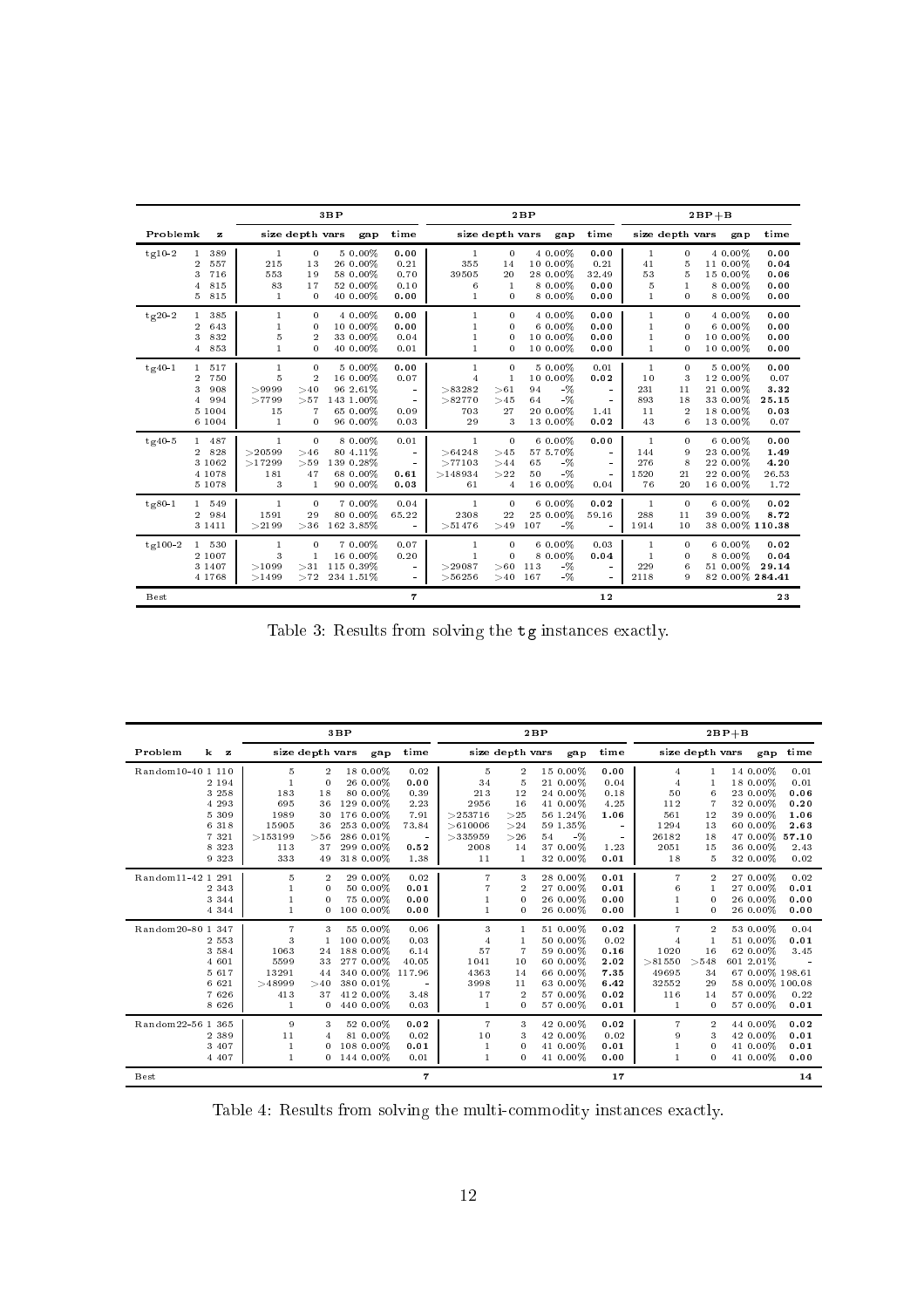The 2BP+B algorithm generally also generates smaller gaps for instan
es, whi
h are not solved to optimality. Reasons are that the search tree sizes are generally smaller for the  $2BP+B$ the number of variables in the master problem is smaller, and mu
h symmetry is eliminated because of the lacking  $h$ -indices.

The 2BP+B algorithm generally also performs mu
h better than the 2BP algorithm. Ex ceptions are Random20-80,  $k = 4, 5$ , and 6 where the 2BP has overall best performance. The reason for the generally superior performance of the 2BP+B algorithm is that the branching scheme gives better bounds in the branching children: forcing the use of a path is much stronger than forbidding a path. Also forbidding the use of all paths with positive flow is stronger than forbidding a subset of the paths.

All three algorithms suffer from the same weakness in the formulation, specifically the bounding of the number of used paths per ommodity: onstraints (3) for the 3BP and (10) for the  $2BP$  and the  $2BP+B$  algorithms. Because the objective is to maximize the total amount of flow, the algorithms are very likely to exceed  $k$  paths per commodity whenever the mentioned constraints are not tight. The constraints will rarely be tight, especially when several paths share the same edges and the corresponding  $x_p^l/u_p < 1$ . The 2BP+B reduces this problem to some extend with the branching cut  $(12)$ .

Finally, it is noted that including the flow-moving approach from Algorithm 2 in the exa
t 2BP and 2BP+B approa
hes does not improve performan
e; see the tables at http: //www.diku.dk/~gamst/heuristi
\_results.pdf for do
umentation.

#### 5.2Heuristi approa
h

The three heuristics 3HEUR, 2HEUR, and 2HEUR+FM are evaluated on the previously des
ribed instan
es. Test results are summarized in tables 5, 6, and 7.

The first column of each table holds the name of the problem instance, the second column holds the value of  $k$ , and the third column holds the optimal value. Then follows for each of the algorithms 3HEUR, 2HEUR, and 2HEUR+FM; the number of iterations in the olumn generation, the gap between the heuristi and the optimal value, and the time in se
onds spent on solving the instance. An entry marked with "-" indicates that no feasible solution was found. The average number of iterations, gap, and time usage are given at the bottom of ea
h table.

The results show that the 3HEUR algorithm often gives poor heuristic solutions with gaps of up to 94%. For three multiommodity Random instan
es the 3BP algorithm is even unable to find a feasible solution in the root node. The 2HEUR algorithm generally finds much better solution values than the 3HEUR algorithm. The 2HEUR+FM, however, shows superior performan
e by solving the ma jority of the instan
es to optimality and with the largest gap of those not solved being 20%. All heuristi
s have very low running times and terminate in less than a second.

### 6**Conclusion**

Two new exact solution methods for the MCkMFP problem have been introduced. They are both based on Dantzig-Wolfe de
omposition, where the master problem is a 2-index formulation merging paths for commodities into an overall solution. The two methods differ in their branching schemes: the first method forbids subpaths (2BP), while the second forces or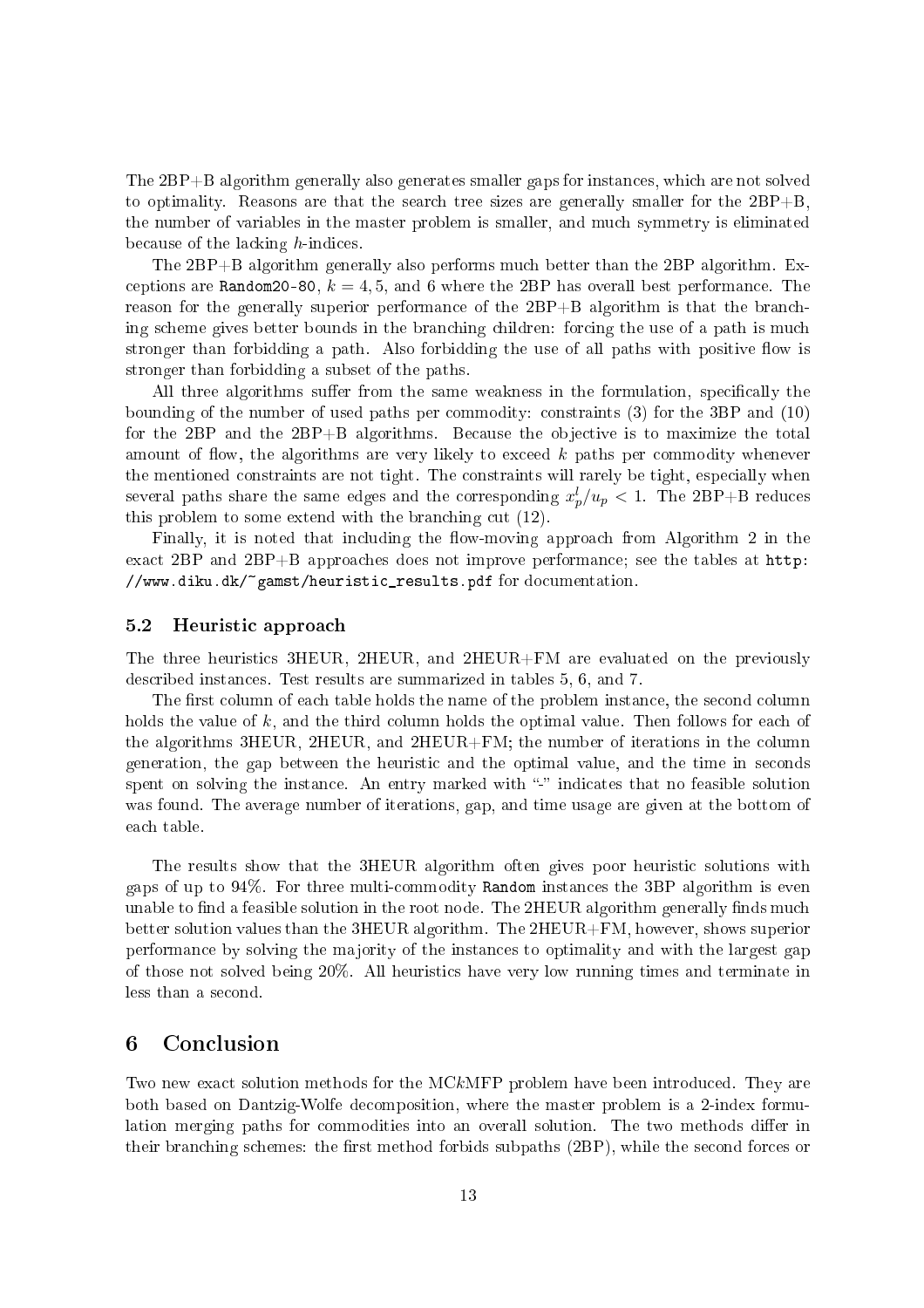|              |                     |            |                      | 3HEUR          |              |                | 2HEUR          |              |                  | $2HEUR + FM$  |              |
|--------------|---------------------|------------|----------------------|----------------|--------------|----------------|----------------|--------------|------------------|---------------|--------------|
| Problem      | k                   | z          | iter.                | gap            | time         | iter.          | gap            | time         | iter.            | gap           | time         |
| Random5-35   | $\mathbf{1}$        | 66         | 5                    | 0.00           | 0.00         | 3              | 0.00           | 0.00         | 3                | 0.00          | 0.01         |
|              | $\overline{2}$      | 128        | $\overline{7}$       | 0.00           | 0.00         | 5              | 0.00           | 0.00         | 5                | 0.00          | 0.00         |
|              | 3                   | 182        | 8                    | 0.00           | 0.00         | $\overline{7}$ | 0.00           | 0.00         | $\overline{7}$   | 0.00          | 0.00         |
|              | 4                   | 223        | 12                   | 16.60          | 0.00         | 10             | 0.00           | 0.00         | 10               | 0.00          | 0.00         |
|              | 5                   | 262        | 12                   | 54.96          | 0.00         | 10             | 0.00           | 0.00         | 10               | 0.00          | 0.00         |
|              | 6<br>$\overline{7}$ | 297<br>326 | 13<br>14             | 80.37<br>54.29 | 0.00<br>0.00 | 12<br>12       | 0.00<br>0.00   | 0.00<br>0.00 | 12<br>12         | 0.00<br>0.00  | 0.00<br>0.00 |
|              | 8                   | 326        | 13                   | 0.00           | 0.01         | 11             | 0.00           | 0.00         | 11               | 0.00          | 0.00         |
|              |                     |            |                      |                |              |                |                |              |                  |               |              |
| Random10-45  | $\mathbf{1}$        | 73         | 6                    | 0.00           | 0.00         | $\overline{4}$ | 0.00           | 0.00         | $\overline{4}$   | 0.00          | 0.00         |
|              | $\overline{2}$<br>3 | 142<br>209 | $\overline{7}$<br>10 | 12.68<br>22.00 | 0.00<br>0.01 | 6<br>10        | 12.68<br>15.31 | 0.00<br>0.00 | 6<br>10          | 0.00<br>0.00  | 0.00<br>0.00 |
|              | $\overline{4}$      | 260        | $1\,3$               | 65.38          | 0.01         | 13             | 18.08          | 0.00         | 13               | 0.00          | 0.00         |
|              | 5                   | 306        | 15                   | 75.82          | 0.01         | 17             | 46.73          | 0.00         | 17               | 0.00          | 0.00         |
|              | 6                   | 345        | 17                   | 73.91          | 0.02         | 19             | 43.48          | 0.00         | 19               | 0.00          | 0.00         |
|              | $\overline{7}$      | 381        | 23                   | 76.38          | 0.02         | 21             | 47.77          | 0.00         | 21               | 8.40          | 0.01         |
|              | 8                   | 413        | 24                   | 78.21          | 0.02         | 23             | 48.18          | 0.00         | 23               | 6.78          | 0.01         |
|              | 9                   | 429        | 30                   | 79.02          | 0.04         | 30             | 37.06          | 0.00         | 30               | 1.40          | 0.00         |
|              | 10                  | 451        | 35                   | 80.04          | 0.05         | 38             | 36.59          | 0.01         | 38               | 0.00          | 0.01         |
| Random15-60  | $1\,$               | 86         | 5                    | 0.00           | 0.00         | 6              | 0.00           | 0.00         | $\boldsymbol{6}$ | 0.00          | 0.00         |
|              | $\overline{2}$      | 163        | 8                    | 0.00           | 0.01         | 8              | 0.00           | 0.00         | 8                | 0.00          | 0.00         |
|              | 3                   | 221        | 10                   | 55.24          | 0.01         | 11             | 85.52          | 0.00         | 11               | 16.74         | 0.00         |
|              | 4                   | 248        | $1\,3$               | 87.50          | 0.01         | 18             | 56.04          | 0.01         | 18               | 10.01         | 0.00         |
|              | 5                   | 268        | 16                   | 57.49          | 0.02         | 20             | 51.49          | 0.00         | 20               | 5.97          | 0.00         |
|              | 6<br>7              | 287<br>295 | 18<br>20             | 93.38<br>85.05 | 0.02<br>0.02 | 22<br>23       | 50.52<br>46.44 | 0.01         | 22<br>23         | 6.62<br>13.90 | 0.00<br>0.00 |
|              | 8                   | 301        | 19                   | 59.47          | 0.01         | 21             | 46.84          | 0.01<br>0.00 | 21               | 17.94         | 0.00         |
|              | 9                   | 306        | 18                   | 60.13          | 0.01         | 18             | 39.87          | 0.00         | 18               | 19.93         | 0.00         |
| Random20-140 | $\mathbf{1}$        | 81         | 4                    | 0.00           | 0.00         | $\overline{4}$ | 0.00           | 0.00         | $\overline{4}$   | 0.00          | 0.00         |
|              | $\overline{2}$      | 158        | $\overline{7}$       | 0.00           | 0.02         | 6              | 0.00           | 0.00         | 6                | 0.00          | 0.00         |
|              | 3                   | 228        | 10                   | 0.00           | 0.02         | 10             | 0.00           | 0.00         | 10               | 0.00          | 0.00         |
|              | 4                   | 253        | 12                   | 82.48          | 0.03         | 13             | 0.00           | 0.00         | 13               | 0.00          | 0.01         |
|              | 5                   | 274        | 16                   | 84.69          | 0.04         | 16             | 1.46           | 0.01         | 16               | 0.00          | 0.01         |
|              | 6                   | 294        | 18                   | 84.69          | 0.04         | 24             | 69.05          | 0.01         | 24               | 3.40          | 0.01         |
|              | 9                   | 325        | $^{22}$              | 86.15          | 0.04         | 24             | 44.92          | 0.01         | 24               | 0.31          | 0.01         |
|              | 10                  | 327        | 21                   | 86.24          | 0.01         | 19             | 3.67           | 0.00         | 19               | 3.67          | 0.00         |
|              | 11                  | 327        | 20                   | 86.24          | 0.01         | 19             | 0.61           | 0.00         | 19               | 0.61          | 0.00         |
| Sum          |                     |            |                      | 14 49.40       | 0.01         | 15             | 22.29          | < 0.01       | 15               | 3.21          | < 0.01       |

Table 5: Results from solving the single-commodity Random instances heuristically, where each algorithm terminates after having evaluated the root node only.

|           |                       |                                 |                       | 3HEUR                                |                                      |                                     | <b>2HEUR</b>                           |                                      | $2HEUR + FM$                                                   |                                      |
|-----------|-----------------------|---------------------------------|-----------------------|--------------------------------------|--------------------------------------|-------------------------------------|----------------------------------------|--------------------------------------|----------------------------------------------------------------|--------------------------------------|
| Problem k |                       | z                               | iter.                 | gap                                  | time                                 | it er.                              | gap                                    | time                                 | iter.<br>gap                                                   | time                                 |
| $tg10-2$  | 1<br>2<br>3<br>4<br>5 | 389<br>557<br>716<br>815<br>815 | 5<br>6<br>9<br>8<br>8 | 0.00<br>0.00<br>0.00<br>0.00<br>0.00 | 0.00<br>0.00<br>0.00<br>0.00<br>0.00 | $\overline{4}$<br>6<br>10<br>8<br>8 | 0.00<br>0.00<br>15.22<br>15.83<br>0.00 | 0.00<br>0.00<br>0.00<br>0.01<br>0.00 | 0.00<br>4<br>6<br>0.00<br>10<br>0.00<br>8<br>0.00<br>8<br>0.00 | 0.00<br>0.00<br>0.00<br>0.00<br>0.00 |
| $tg20-2$  | 1<br>2<br>3<br>4      | 385<br>643<br>832<br>853        | 4<br>5<br>11<br>10    | 0.00<br>0.00<br>18.03<br>0.00        | 0.00<br>0.00<br>0.00<br>0.01         | $\overline{4}$<br>6<br>10<br>10     | 0.00<br>0.00<br>0.01<br>0.00           | 0.00<br>0.00<br>0.00<br>0.00         | 0.00<br>4<br>6<br>0.00<br>10<br>0.00<br>10<br>0.00             | 0.00<br>0.00<br>0.01<br>0.00         |
| $tg40-1$  | $\mathbf{1}$<br>2     | 517<br>750                      | 5<br>7                | 0.00<br>72.13                        | 0.01<br>0.01                         | 5<br>9                              | 0.00<br>61.33                          | 0.01<br>0.01                         | 5<br>0.00<br>9<br>0.00                                         | 0.01<br>0.01                         |
| $tg40-5$  | $\mathbf{1}$          | 487                             | 8                     | 0.00                                 | 0.00                                 | 6                                   | 0.00                                   | 0.00                                 | 6<br>0.00                                                      | 0.01                                 |
| $tg80-1$  | 1<br>2                | 549<br>984                      | $\overline{7}$<br>11  | 0.00<br>52.74                        | 0.04<br>0.14                         | 6<br>14                             | 0.00<br>14.63                          | 0.02<br>0.06                         | 6<br>0.00<br>14<br>0.00                                        | 0.02<br>0.06                         |
| $tg100-2$ | 1<br>2                | 530<br>1007                     | $\overline{7}$<br>8   | 0.00<br>28.10                        | 0.07<br>0.15                         | 6<br>8                              | 0.00<br>0.00                           | 0.02<br>0.04                         | 0.00<br>6<br>8<br>0.00                                         | 0.02<br>0.03                         |
| Sum       |                       |                                 | 7                     | 10.69                                | 0.03                                 | 8                                   | 6.69                                   | 0.01                                 | 8<br>0.00                                                      | 0.01                                 |

Table 6: Results from solving the tg instan
es heuristi
ally, where ea
h algorithm terminates after having evaluated the root node only.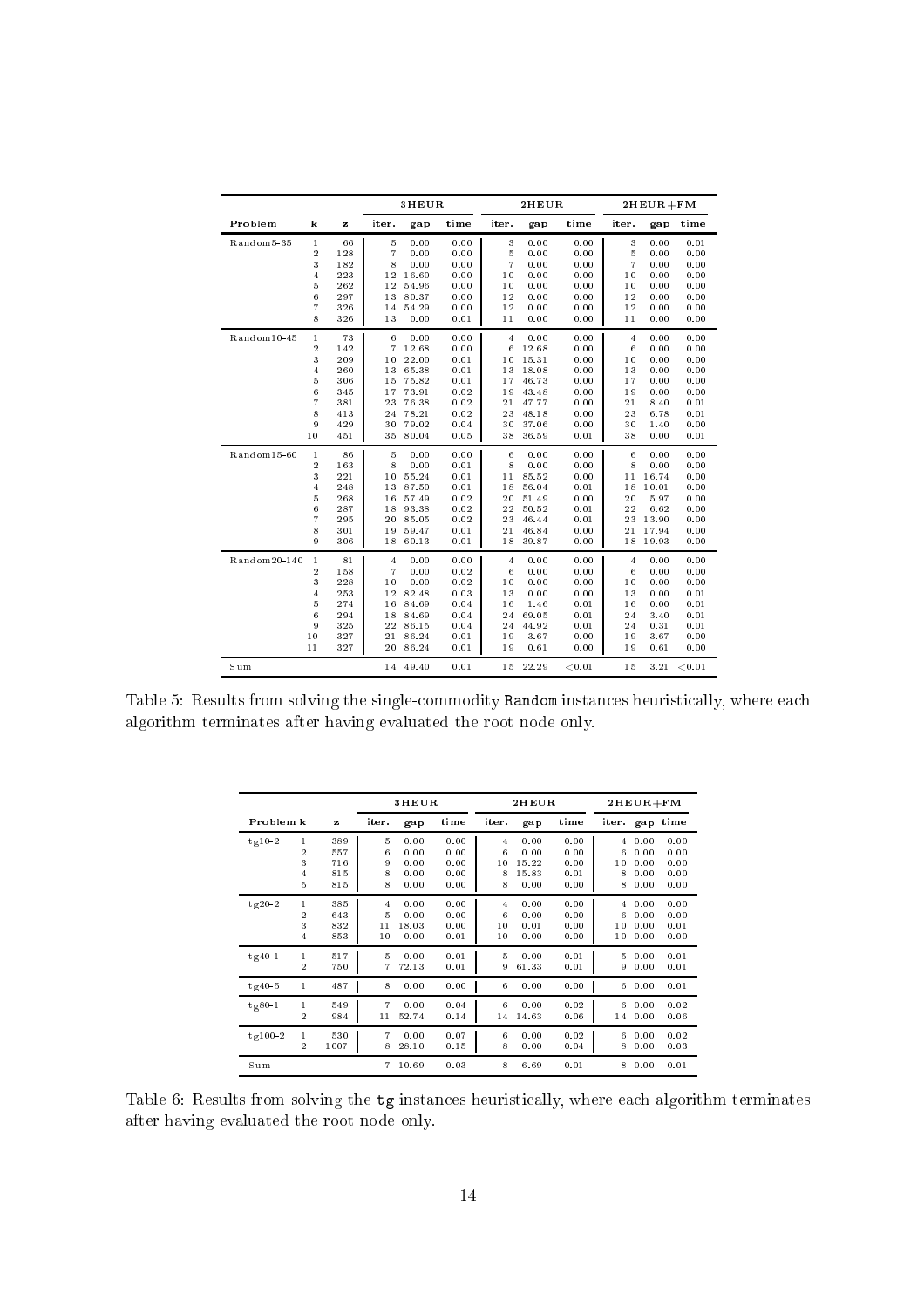|                               |     |                | 3HEUR                |      | 2HEUR |       |        |                | $2HEUR + FM$ |        |
|-------------------------------|-----|----------------|----------------------|------|-------|-------|--------|----------------|--------------|--------|
| Problem<br>k                  | z   | iter.          | gap                  | time | iter. | gap   | time   | iter.          | gap          | time   |
| Random10-40<br>$\overline{1}$ | 110 | 6              | 31.82                | 0.00 | 5     | 20.00 | 0.01   | 5              | 17.27        | 0.00   |
| 2                             | 194 | 6              | 0.00                 | 0.00 | 9     | 60.82 | 0.00   | 9              | 0.00         | 0.00   |
| 3                             | 258 | 11             | 80.62                | 0.01 | 11    | 69.38 | 0.00   | 11             | 6.59         | 0.00   |
| 4                             | 293 | 14             | 66.21                | 0.02 | 15    | 36.52 | 0.01   | 15             | 7.17         | 0.01   |
| 5                             | 309 | 16             | 67.96                | 0.02 | 19    | 34.95 | 0.00   | 19             | 8.41         | 0.01   |
| 6                             | 318 | 21             | 68.89                | 0.03 | 25    | 33.02 | 0.00   | 25             | 5.97         | 0.01   |
| 7                             | 321 | 17             | 84.42                | 0.02 | 21    | 24.61 | 0.00   | 21             | 1.56         | 0.01   |
| 8                             | 323 | 21             | 84.52                | 0.01 | 20    | 22.29 | 0.00   | 20             | 4.34         | 0.00   |
| 9                             | 323 | 20             | 84.52                | 0.01 | 21    | 9.29  | 0.00   | 21             | 0.00         | 0.00   |
| Random11-42<br>$\mathbf{1}$   | 291 | 6              | 6.19                 | 0.01 | 6     | 6.19  | 0.00   | 6              | 0.00         | 0.01   |
| $\overline{2}$                | 343 | 4              | 0.00                 | 0.00 | 5     | 19.53 | 0.00   | 5              | 4.08         | 0.00   |
| 3                             | 344 | 4              | 0.00                 | 0.00 | 5     | 0.00  | 0.01   | 5              | 0.00         | 0.00   |
| $\overline{4}$                | 344 | 4              | 0.00                 | 0.00 | 5     | 0.00  | 0.00   | 5              | 0.00         | 0.00   |
| Random20-80<br>$\overline{1}$ | 347 | 6              | 25.36                | 0.01 | 6     | 16.14 | 0.01   | 6              | 0.00         | 0.01   |
| 2                             | 553 | $\overline{7}$ | 35.80                | 0.02 | 7     | 15.91 | 0.01   | $\overline{7}$ | 0.00         | 0.01   |
| 3                             | 584 | 9              | $\sim$               | 0.02 | 9     | 7.53  | 0.00   | 9              | 0.00         | 0.01   |
| 4                             | 601 | 12             | $\ddot{\phantom{1}}$ | 0.03 | 12    | 7.65  | 0.01   | 12             | 0.00         | 0.01   |
| 5                             | 617 | 14             |                      | 0.04 | 16    | 4.05  | 0.02   | 16             | 2.27         | 0.00   |
| 6                             | 621 | 12             | 58.29                | 0.03 | 14    | 0.64  | 0.01   | 14             | 0.00         | 0.01   |
| $\overline{7}$                | 626 | 12             | 58.63                | 0.03 | 14    | 0.96  | 0.01   | 14             | 0.80         | 0.01   |
| 8                             | 626 | 12             | 0.00                 | 0.03 | 14    | 0.00  | 0.01   | 14             | 0.00         | 0.01   |
| Random22-56<br>$\overline{1}$ | 365 | 6              | 0.00                 | 0.01 | 5     | 0.00  | 0.00   | 5              | 0.00         | 0.00   |
| $\overline{2}$                | 389 | 6              | 1.54                 | 0.00 | 5     | 1.54  | 0.00   | 5              | 0.00         | 0.00   |
| 3                             | 407 | 6              | 0.00                 | 0.01 | 5     | 0.00  | 0.00   | 5              | 0.00         | 0.01   |
| 4                             | 407 | 6              | 0.00                 | 0.00 | 5     | 0.00  | 0.01   | 5              | 0.00         | 0.01   |
| Sum                           |     | 9              | 34.31                | 0.01 | 11    | 15.64 | < 0.01 | 11             | 2.34         | < 0.01 |

Table 7: Results from solving the multi-commodity Random instances heuristically, where each algorithm terminates after having evaluated the root node only. Sum only sums over the instan
es where all heuristi
s found a feasible solution.

forbids the use of certain paths  $(2BP+B)$ . The latter also adds branching cuts to the master problem.

The 2BP and 2BP+B algorithms are implemented and compared with a leading exact algorithm from the literature denoted 3BP. Results show that the 2BP+B algorithm performs significantly better than the 2BP and the 3BP algorithms both with respect to the number of solved instan
es and with respe
t to the time usage. The main reason is that using the 2BP+B algorithm produ
es smaller sear
h trees, redu
es the number of variables in the master problem, and eliminates some of the symmetry in the solution spa
e.

Terminating the omputations after having evaluated the root node transforms the 3BP and the  $2BP/2BP+B$  algorithms into heuristics denoted 3HEUR and 2HEUR, respectively. Because no branching occurs in this heuristic approach, the 2BP and the 2BP+B algorithms be
ome identi
al. Test results for this approa
h show that the 3HEUR does not perform well, with the majority of the solution values having gaps of up to 94%. The 2HEUR algorithm, however, shows very promising performance when including a flow-moving approach, which transforms some fractional solutions into feasible solutions. In most cases optimal solutions are found and the average solution gaps never ex
eed 4%. Both heuristi
s terminate in less than a se
ond for all tested instan
es.

All algorithms suffer from weak formulations for bounding the number of used paths per ommodity. We believe that future work should on
entrate on tightening these onstraints. The problem could for example be reformulated such that the number of used paths per commodity is implicitly satisfied through pricing or primal convexification techniques. We believe that the fo
us should be on uts violated in the edge-based model or the original master problem. Future work could also concentrate on finding better branching strategies for the 2-index formulation in order to further redu
e the size of the sear
h tree.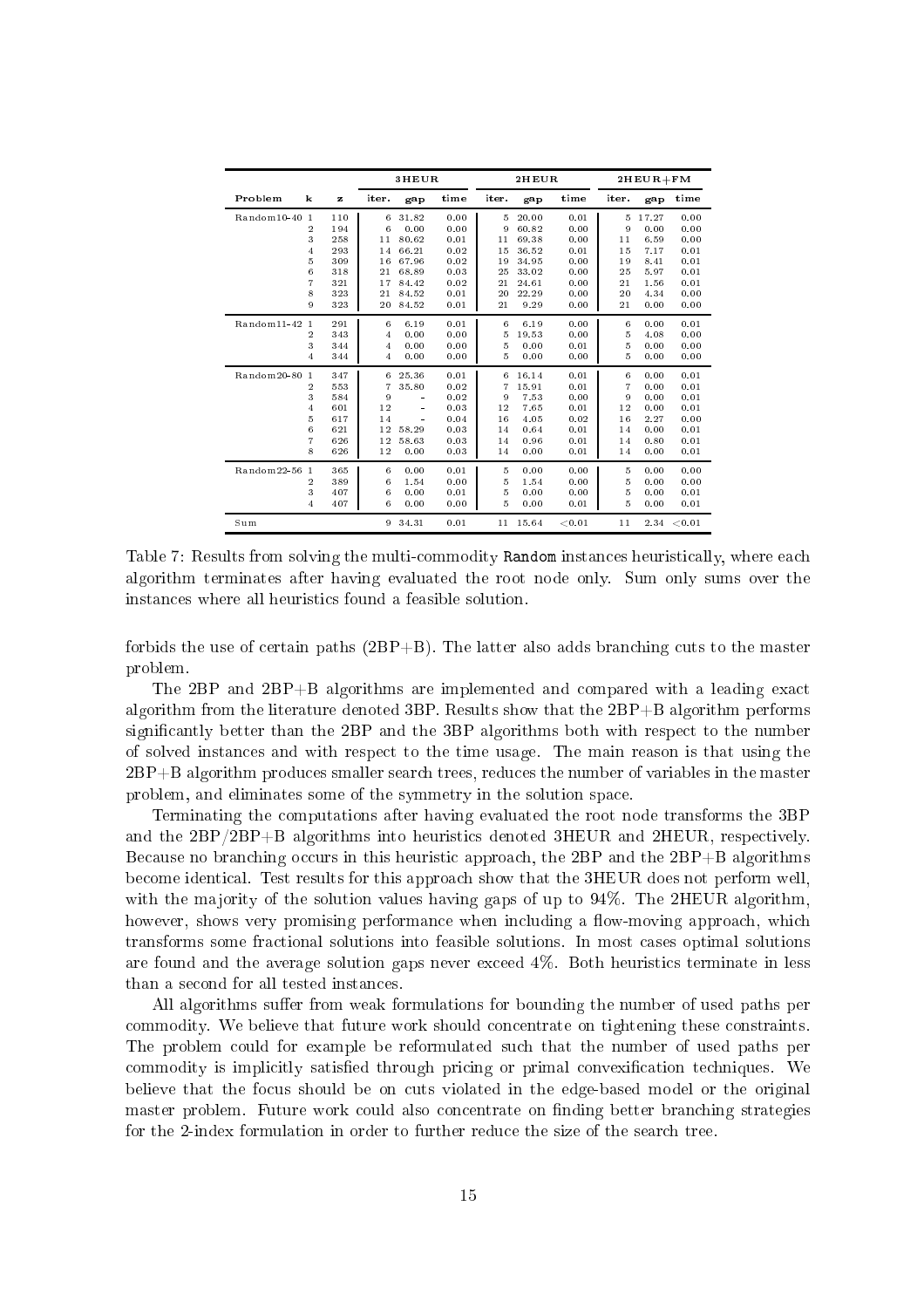## A
knowledgement

We would like to thank GlobalConnect A/S for their support of this work.

# Referen
es

- [1] F. Alvelos and J. M. V. de Carvalho. Comparing branch-and-price algorithms for the unsplittable multicommodity flow problem. In *International Network Optimization Con* $ference$ , pages  $7-12$ , 2003.
- [2] G. Baier, E. Kohler, and M. Skutella. On the k-splittable flow problem. Algorithmica 42:231248, 2005.
- [3] C. Barnhart, C. A. Hane, and P. H. Vance. Using branch-and-price-and-cut to solve origin-destination integer multicommodity flow problems. Operations Research  $48(2):318-326$ , 2000.
- [4] M. Caramia and A. Sgalambro. An exact approach for the maximum concurrent ksplittable flow problem. *Optimization Letters*,  $2:251-265$ ,  $2008$ .
- [5] M. Caramia and A. Sgalambro. A fast heuristic algorithm for the maximum concurrent k-splittable flow problem. *Optimization Letters*,  $4:37-55$ , 2010.
- [6] G. B. Dantzig and P. Wolfe. Decomposition principle for linear programs. *Operations* Research, 8:101-111, 1960
- [7] J. W. Evans and C. Filsfils. Deploying IP and MPLS QoS for Multiservice Networks: Theory and Pra
ti
e. Morgan Kaufmann, 2007.
- [8] M. Gamst, P. N. Jensen, D. Pisinger, and C. E. M. Plum. Two- and three-index formulations of the minimum cost multicommodity k-splittable flow problem. European Journal of Operations Research,  $202(1)$ :82-89, 2010.
- [9] J. Kleinberg. Single-source unsplittable flow. In 37th Annual Symposium on Foundations of Computer S
ien
e (FOCS '96), 1996.
- [10] R. Koch, M. Skutella, and I. Spenke. Approximation and complexity of  $k$ -splittable flows. In Approximation and Online Algorithms, Third International Workshop, WAOA, pages 244257, 2005.
- [11] R. Koch, M. Skutella, and I. Spenke. Maximum k-splittable s, t -flows. Theory of Computing Systems,  $43(1):1432-4350$ , 2008.
- [12] S. G. Kolliopoulos. Minimum-cost single-source 2-splittable flow. *Information Processing* Letters,  $94(1)$ :15-18, 2005.
- [13] R. Lougee-Heimer. The common optimization interface for operations research. - IBM Journal of Research and Development, 47:57-66, 2003.
- [14] M. Martens and M. Skutella. Flows on few paths: algorithms and lower bounds. Networks,  $48(2):68-76$ , 2006.